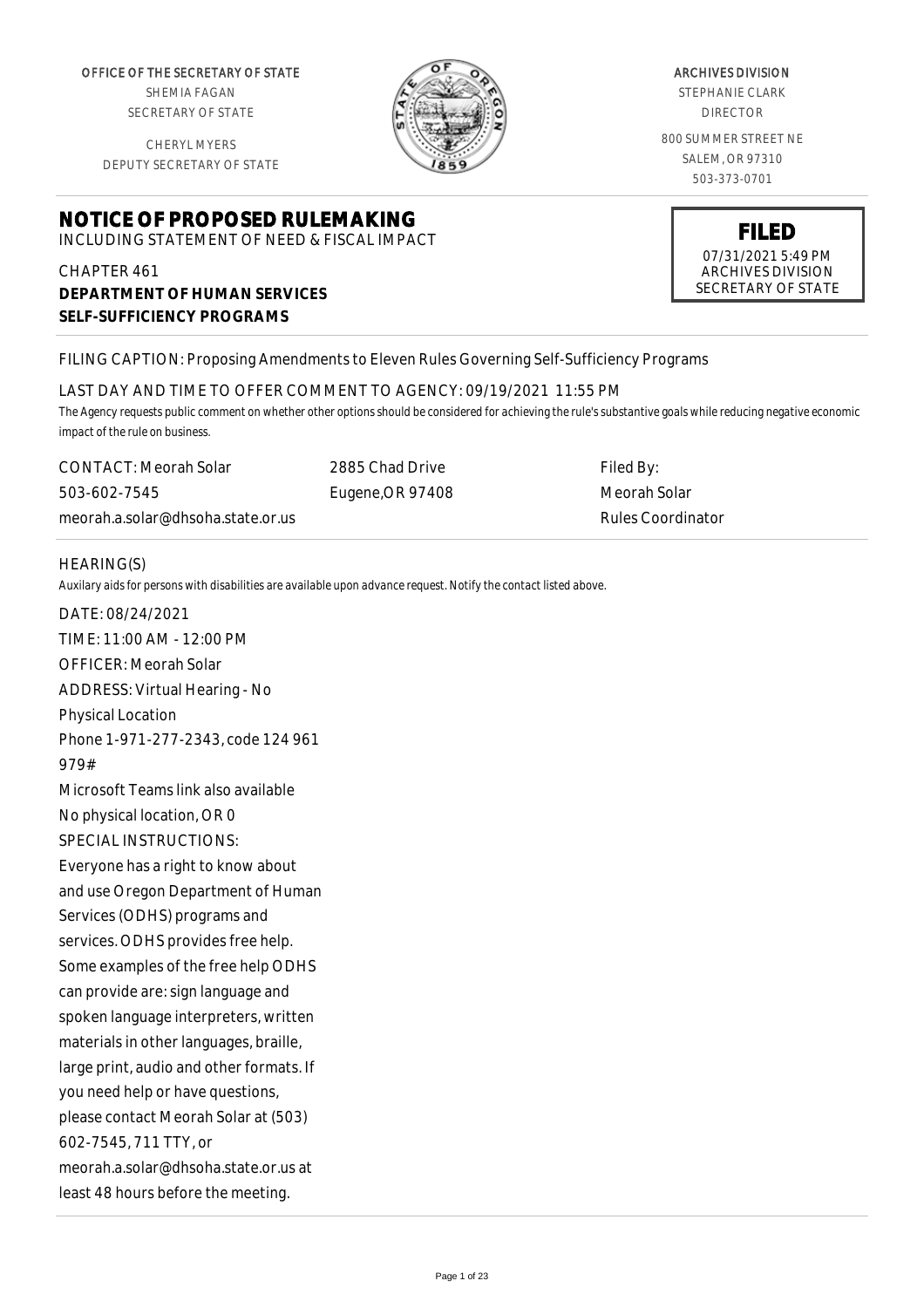### NEED FOR THE RULE(S):

OAR 461-135-0660 needs to be amended to permanently adopt the temporary changes made to the rule effective April 2 and May 14 of 2021. The rule is also being amended to align with ODHS SNAP program COVID-19-based changes; including changes to interview waivers, emergency allotments, and certification extensions for certain groups; keeping the rule accurate and up to date.

OAR 461-135-1270 about Specific Requirements; Employment Payments, needs to be amended to expand employment program eligibility to JOBS volunteers who meet certain requirements . This change permanently adopts temporary amendments that became effective June 3, 2021.

OAR 461-145-0910 about Self-Employment; General; Not OSIP, OSIPM, or QMB, needs to be amended to put into rule how the Department treats the income paid to providers considered an employee of a Developmental Disabilities Services or Oregon Health Authority benefit recipient.

OARs 461-155-0180 about Income Standards; Not OSIP, OSIPM, QMB, 461-155-0190 about Income and Payment Standards; SNAP and DSNAP, 461-160-0015 about Resource Limits, 461-160-0420 about Shelter Cost; SNAP, 461- 160-0430 about Income Deductions; SNAP, and 461-165-0060 about Minimum Benefit Amount; REF, SNAP, TANF, need to be amended to align the rules with annual adjustments set forth by the Food and Nutrition Service and costs of standard utility allowances.

OAR 461-175-0210 about Notice Situation; Individual Moved or Whereabouts Unknown, needs to be amended align the rule for the TA-DVS program with ODHS practice and statute, and for the SNAP program with ODHS policy and federal regulation. For the TA-DVS program, this change adds the requirement in rule that ODHS will not close a TA-DVS case for whereabouts unknown or returned mail, which is best practice when supporting survivors that are fleeing a domestic violence situation. For the SNAP program, this change permanently adopts temporary amendments that became effective July 1, 2021.

OAR 461-180-0125 about Effective Dates; Reopen After Returned Mail; ERDC, needs to be amended to remove the SNAP program from the rule and use more rule-defined and referencing language. The changes align the rule with ODHS policy and rules.

#### DOCUMENTS RELIED UPON, AND WHERE THEY ARE AVAILABLE:

U.S. Department of Health and Human Services Poverty Guidelines, available here: https://aspe.hhs.gov/poverty-guidelines

SNAP Cost of Living Adjustments (to be updated with new amounts effective 10/01/21), available here: https://www.fns.usda.gov/snap/cost-living-adjustment-cola-information

The PUC data was used to project 2021 rates for phones, gas, and electricity. The EIA data was used for heating oil and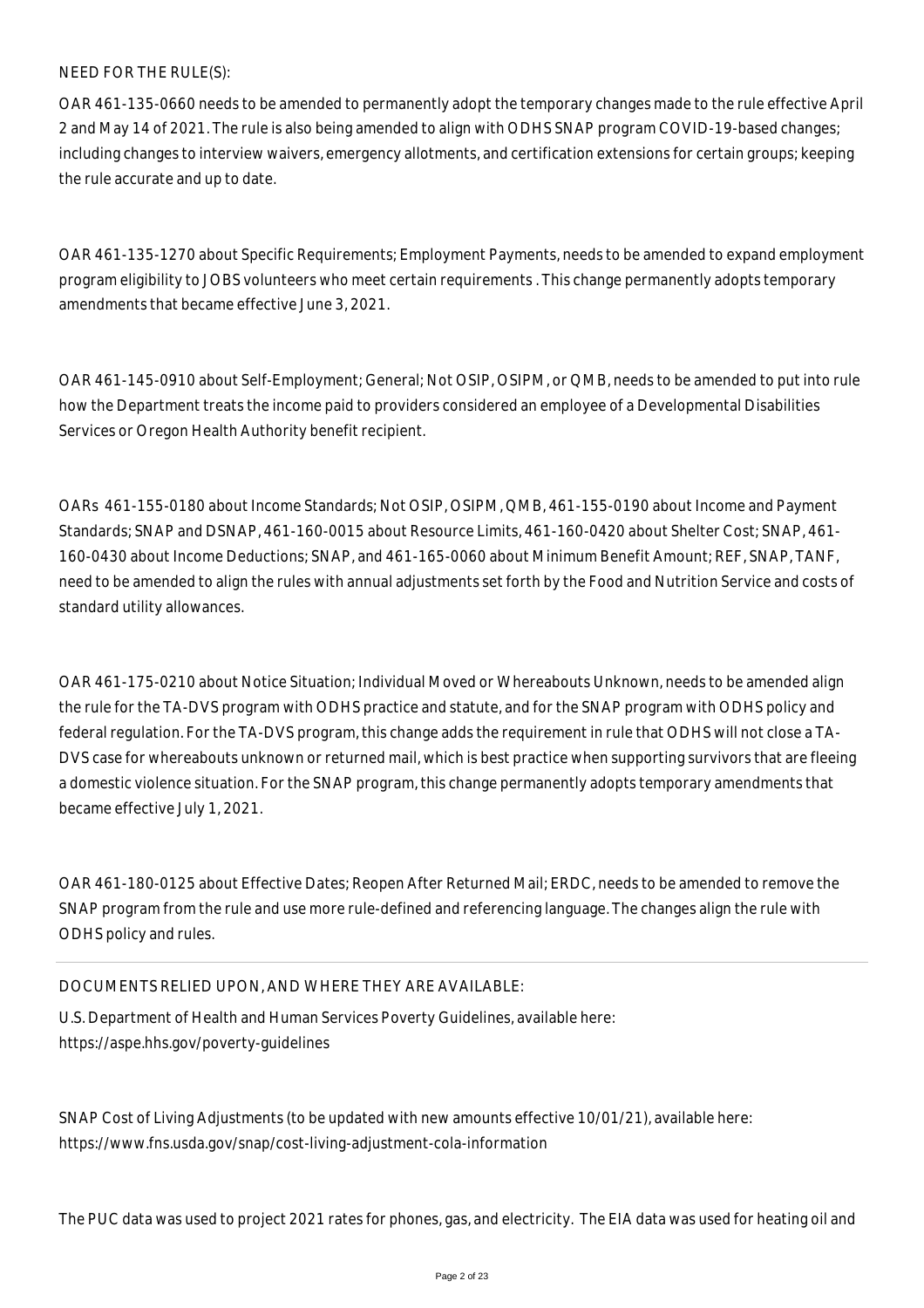to split out the gas and electricity rates for heating costs and others. The PUC data used is available here: http://www.puc.state.or.us/Pages/Index.aspx.

The EIA website is available here: http://www.eia.doe.gov.

Personal Support Worker (PSW) Provider Enrollment Application and Agreement, available here: https://sharedsystems.dhsoha.state.or.us/DHSForms/Served/se0734.pdf

Independent Choices Program Participant Handbook, available here: https://sharedsystems.dhsoha.state.or.us/DHSForms/Served/de9386.pdf?CFGRIDKEY=DHS%209386

For OAR 461-135-1270, any documents relied upon are available from TANF Policy Analyst Team.

For OAR 461-135-0660, documents relied upon, but not listed below and are available from the SNAP Policy Analyst Team.

United States Department of Agriculture (USDA), Food and Nutrition Service (FNS) Month-To Month Contingent Approval to Continue Issuing Supplemental Nutrition Assistance Program (SNAP) Emergency Allotments (EA) Benefits under the Families First Coronavirus Response Act of 2020 for April 2021, available here: https://fnsprod.azureedge.net/sites/default/files/resource-files/OR-SNAP-COVID-EA-Extension-April-2021-Acknowledged.pdf

United States Department of Agriculture (USDA), Food and Nutrition Service (FNS) Month-To Month Contingent Approval to Continue Issuing Supplemental Nutrition Assistance Program (SNAP) Emergency Allotments (EA) Benefits under the Families First Coronavirus Response Act of 2020 for May 2021, available here: https://fnsprod.azureedge.net/sites/default/files/resource-files/OR-SNAP-COVID-EA-Extension-May-2021-Acknowledged.pdf

Food and Nutrition Service SNAP Emergency Allotments Guidance, available here: https://www.fns.usda.gov/snap/emergency-allotments-guidance-040121

# FISCAL AND ECONOMIC IMPACT:

The Department estimates that amending OAR 461-135-0660, will have a monthly positive fiscal impact of up to \$95 on SNAP recipients who were not previously receiving at least \$95 in emergency allotment SNAP. The Department estimates a negative fiscal impact on those who are eligible for an open SNAP case but are eligible for no monthly SNAP allotment. The amount of monthly negative fiscal impact will depend on the size of the benefit group and could be at minimum \$616 monthly and greater. For the SNAP payment amount, please see OAR 461-155-0190. The exact impact on each benefit group will depend on the SNAP allotment for which they are eligible. The Department estimates no financial impact on the public, the Department, other state agencies, local government, and business, including small business. There is no cost of compliance for small businesses. No small businesses are subject to this rule.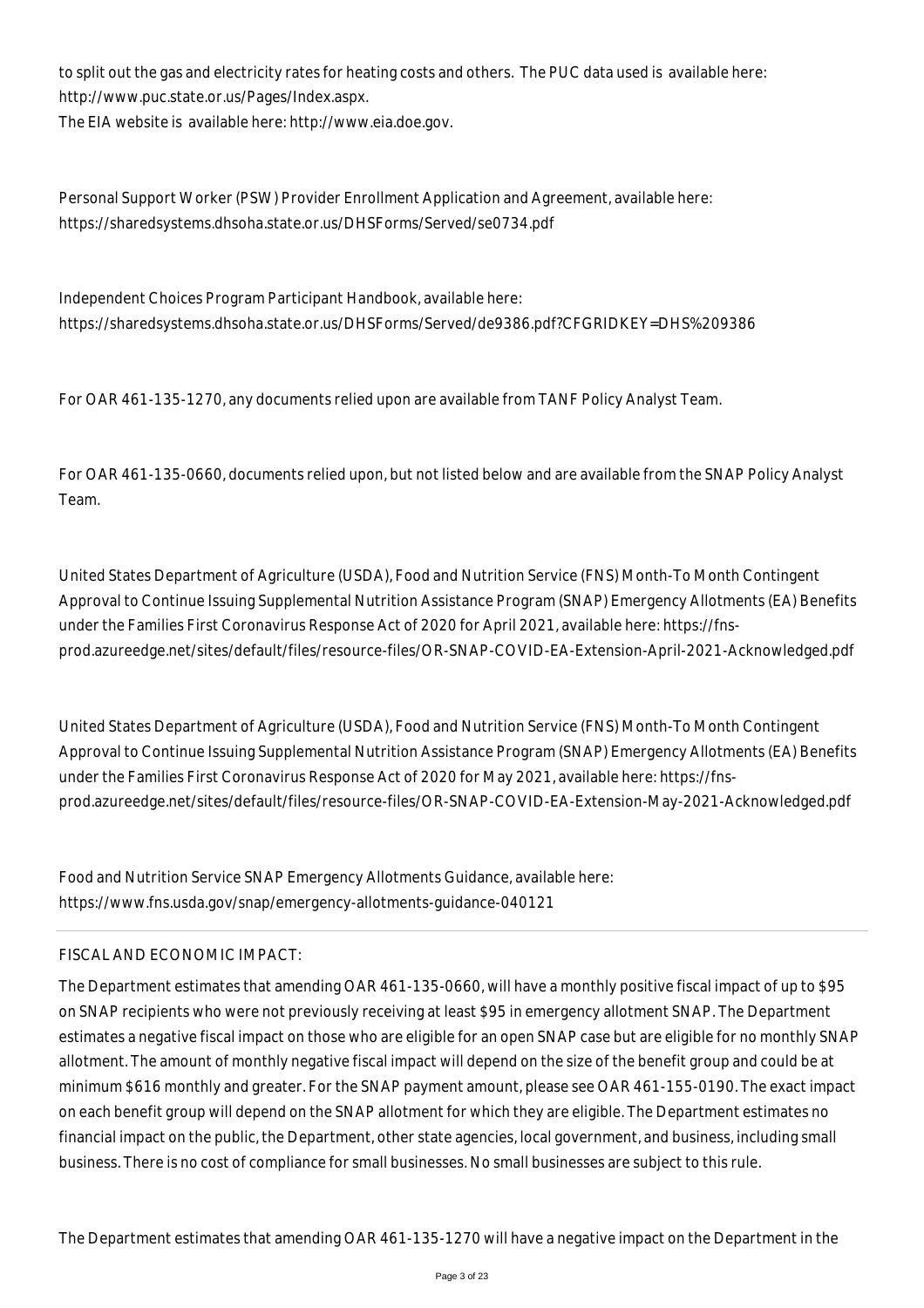amount of approximately \$6,975 to \$46,350 based on available data from October 2019 to June 2020. The Department estimates a positive fiscal impact on TANF JOBS volunteers who have become eligible for this payment. The exact amount is not available as there is no way to identify who would meet all the requirements and receive the employment payments. ODHS estimates no fiscal impact for the public, the Department, other state agencies, local government, and business, including small business. There is no cost of compliance for small businesses. No small businesses are subject to this rule.

The Department estimates that amending OARs 461-145-0910, 461-175-0210, and 461-180-0125 will have no fiscal impact on individuals receiving or applying for SSP programs, the public, the Department, other state agencies, local government, and business, including small business. There is no cost of compliance for small businesses. No small businesses are subject to this rule.

The Department is unable to estimate the fiscal impact of amending OAR 461-155-0180, OAR 461-155-0190, OAR 461-160-0015, OAR 461-160-0420, OAR 461-160-0430, and 461-165-0060 on individuals receiving or applying for SSP programs because the annual adjustments set forth by the Food and Nutrition Service are not yet known. The Department estimates that these amendments will have no fiscal impact on the Department, other state agencies, local government, and business including small business. There is no cost of compliance for small business.

### COST OF COMPLIANCE:

*(1) Identify any state agencies, units of local government, and members of the public likely to be economically affected by the rule(s). (2) Effect on Small Businesses: (a) Estimate the number and type of small businesses subject to the rule(s); (b) Describe the expected reporting, recordkeeping and administrative activities and cost required to comply with the rule(s); (c) Estimate the cost of professional services, equipment supplies, labor and increased administration required to comply with the rule(s).*

See Fiscal and Economic Impact.

# DESCRIBE HOW SMALL BUSINESSES WERE INVOLVED IN THE DEVELOPMENT OF THESE RULE(S):

Small businesses were not involved in the development of these rules but are invited to provide input during the public comment period.

# WAS AN ADMINISTRATIVE RULE ADVISORY COMMITTEE CONSULTED? NO IF NOT, WHY NOT?

A Rule Advisory Committee, which included organizations representing populations ODHS believe will be impacted by the changes proposed in this filing, was consulted for all rule amendments except for the following rules being amended based upon routine annual adjustments set forth by the Food and Nutrition Service: 461-155-0180 about Income Standards; Not OSIP, OSIPM, QMB, 461-155-0190 about Income and Payment Standards; SNAP and DSNAP, 461-160- 0015 about Resource Limits, 461-160-0420 about Shelter Cost; SNAP, 461-160-0430 about Income Deductions; SNAP, and 461-165-0060 about Minimum Benefit Amount; REF, SNAP, TANF.

#### RULES PROPOSED:

461-135-0660, 461-135-1270, 461-145-0910, 461-155-0180, 461-155-0190, 461-160-0015, 461-160-0420, 461- 160-0430, 461-165-0060, 461-175-0210, 461-180-0125

# AMEND: 461-135-0660

RULE SUMMARY: OAR 461-135-0660 is being amended to update and align the rule with Department policy and Federal regulations, flexibilities, and waivers regarding the SNAP program due to and during the COVID-19 pandemic.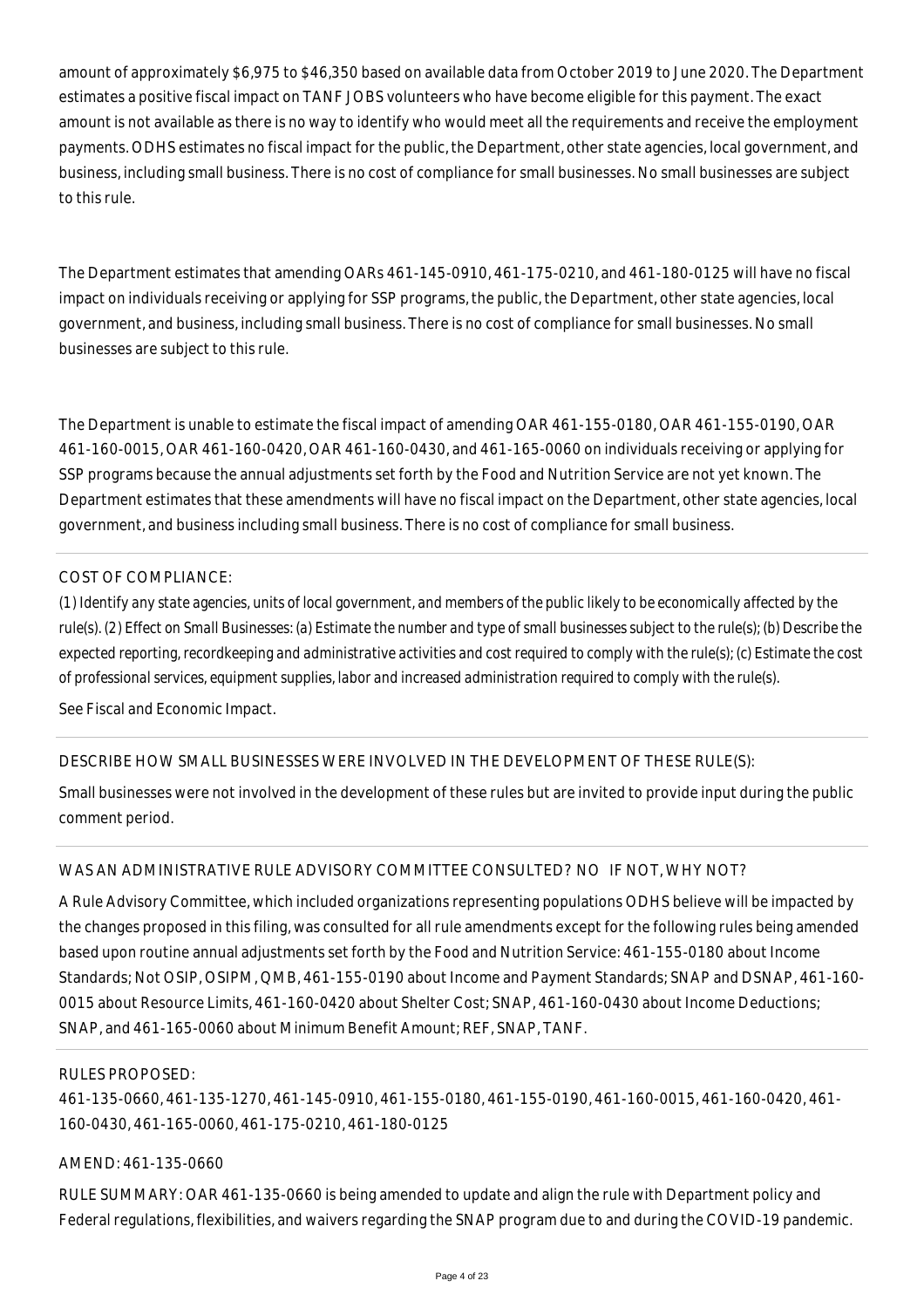CHANGES TO RULE:

461-135-0660

SNAP; COVID-19

The provisions in this rule apply to the SNAP program.¶

(1) The Department suspends the following rule sections regarding the SNAP program as provided in this rule:¶

(a) OAR 461-115-0230(3), and¶

(b) OAR 461-135-0520(2) and (6).¶

(2) The Department amends the following rules and rule sections regarding the SNAP program as provided in this rule:¶

(a) OAR 461-115-0020(2),¶

(b) OAR 461-115-0450(1) and (2),¶

(c) OAR 461-135-0570(3), and¶

(d) OAR 461-170-0102.¶

(3) Per the Families First Coronavirus Act, Title 3, Section 2301:¶

(a) SNAP time limit work requirements for ABAWDs (see OAR 461-135-0520) are temporarily waived.¶

(b) ABAWDs will not be subject to earning countable months (see OAR 461-135-0520). ¶

(4) An individual who the Department has determined is mandatory (see OAR 461-130-0305) will be granted "good cause" (see OAR 461-130-0327) if the reason for not accepting employment or for leaving a job was due to the individual's concerns regarding their health due to the COVID-19 pandemic. ¶

(5) Notwithstanding OAR 461-115-0450, the Department may extend a certification period (see OAR 461-001- 0000) before the certification period ends: ¶

(a) Not to exceed 6 months, when the certification period ends in the months of March, April, May, or June of 2020.¶

(b) When the certification period ends in October or November 2020:¶

(A) The certification period is extended to April 30, 2021, for a filing group with a certification period of 12 or fewer months.¶

(B) The certification period is extended to October 31, 2021, for a filing group with a certification period of 24 months.¶

(c) When the Mid-Certification Review is due in the months of October, November or December 2020, the Department waives the requirement to submit the Review and:¶

(A) The certification period is extended to October 31, 2022 and the Mid-Certification Review is due in October 2021, for a filing group with a Review due in October or November 2020.¶

(B) The certification period is extended to December 31, 2022 and the Mid-Certification Review is due in December 2021, for a filing group with a Review due in December 2020.¶

(d) When the certification period ends in December 2020:¶

(A) The certification period is extended to June 30, 2021 for a filing group with a certification period of 12 or fewer months.¶

(B) The certification period is extended to December 31, 2021 for a filing group with a certification period of 24 months.¶

(e) When the certification period ends in the months of February or March 2021 and the certification period of the filing group has not been previously extended by the Department:¶

(A) Not to exceed 6 months when the only countable income is TANF program benefits or TANF program benefits and Social Security benefits.¶

(B) Not to exceed 12 months when the only countable income is Social Security benefits.¶

(f) When the certification period ends in the month of June 2021, the certification period of the filing group has not been previously extended by the Department, and the filing group is not Job Participation Incentive (see OAR 461-135-1260) eligible.¶

(6) Notwithstanding OAR 461-170-0102, the Department waives the requirement to submit an "Interim Change Report" or a "Mid-Certification Review" in order to continue receiving benefits: ¶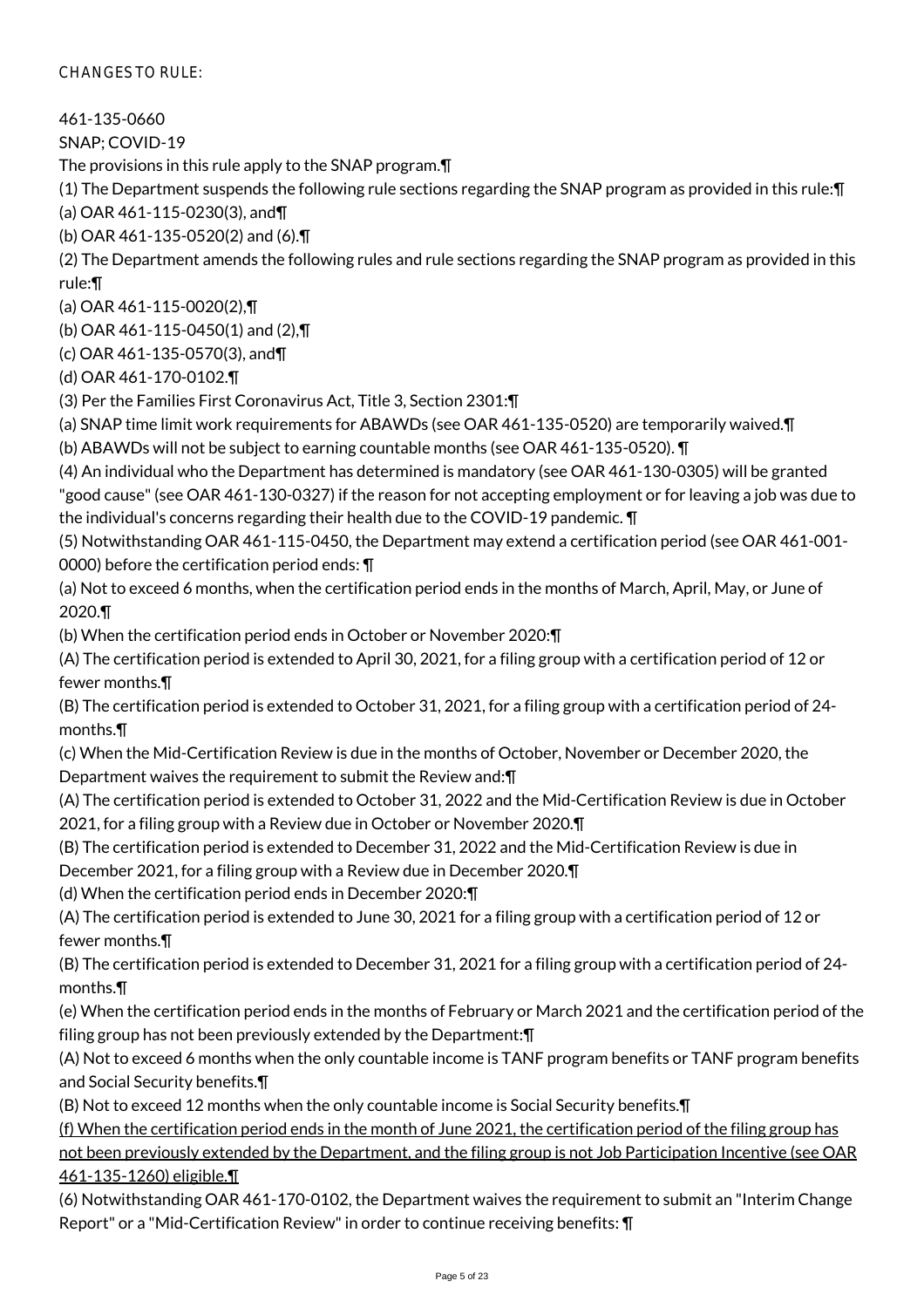(a) When the Interim Change Report or Mid-Certification Review is due in the months of March, April, May, or June of 2020.¶

(b) When the Interim Change Report is due in the months of October, November, or December of 2020.¶ (7) Emergency allotments (supplements) are permitted through USDA waiver under Families First coronavirus Response Act of 2020. The Department may issue an emergency allotment of SNAP benefits for any months approved for an emergency allotment by the Food and Nutrition Service, with the following limitations:¶ (a) The emergency allotment does not change the benefit level, calculated under OAR 461-160-0400, for the benefit group (see OAR 461-110-0750).¶

(b) The emergency allotment shall be issued on a date determined by the Department, not subject to OAR 461- 165-0100.¶

(c) TBeginning April 2020, and except as provided in paragraphs (A) and (B) of this subsection, the amount of the emergency allotment shall be the difference between the benefit level calculated under OAR 461-160-0400 and the maximum Payment Standard for the number of individuals in the benefit group. If there is no difference, no emergency allotment shall be issued. ¶

(A) Beginning April 2021, if the difference calculated equals an amount less than \$95, the amount emergency allotment shall be \$95.¶

(B) Beginning May 2021, if the benefit level calculated under OAR 461-160-of a benefit group is \$0, no emergency allotment shall be issued.¶

(d) When the Food and Nutrition Service makes a change that ends, reduces, or suspends the emergency allotment:¶

(A) No decision notice (see OAR 461-001-0000) is required. The Department is not required to mail a notice of intended action.¶

(B) The Department shall publicize the change using one or more of the following methods: ¶

(i) Informing the public through the news media. ¶

(ii) Placing posters in the offices that serve affected individuals, in the locations where SNAP is issued, and at other sites frequented by individuals receiving SNAP.  $\P$ 

(iii) Mailing a general notice to the households of affected recipients.¶

(e) Excepting an overpayment (see OAR 461-195-0501), there is no right to hearing to dispute emergency allotment and no right to continuing benefits.¶

(8) For applications with a filing date (see OAR 461-115-0040):¶

(a) Established from March 23, 2020 to February 28September 30, 2021, the Department waives the requirement under OAR 461-115-0020 section (1) to meet the interview requirements in order to complete the application process, and¶

(b) Established from March 23, 2020 to February 28 September 30, 2021, the Department suspends the requirement under OAR 461-115-0230(3)(b) to grant a face-to-face interview at the applicant's request.¶ (c) The provisions in this section are retroactively effective for applications with a filing date of March 23, 2020, and after.¶

(9) Retroactively effective January 16, 2021: In addition to the provisions under section (3) of OAR 461-135- 0570, to be eligible for SNAP benefits, a student of higher education (see OAR 461-135-0570) may also meet the requirements of one of the following subsections:¶

(a) The student of higher education is eligible to participate in state or federally funded work study program during the regular school year.¶

(b) The student of higher education has an Expected Family Contribution (EFC) of \$0 in the current academic year, as determined through the Free Application for Federal Student Aid (FAFSA). ¶

(10) The provisions-- ¶

(a) Listed in sections (3) and (4) of this rule end on the last day of the month in which the public health emergency declaration made by the Secretary of Health and Human Services under section 319 of the Public Health Service Act based on an outbreak of coronavirus disease 2019 (COVID-19) is lifted.¶

(b) Listed in section (9) of this rule end 30 days after the day upon which the public health emergency declaration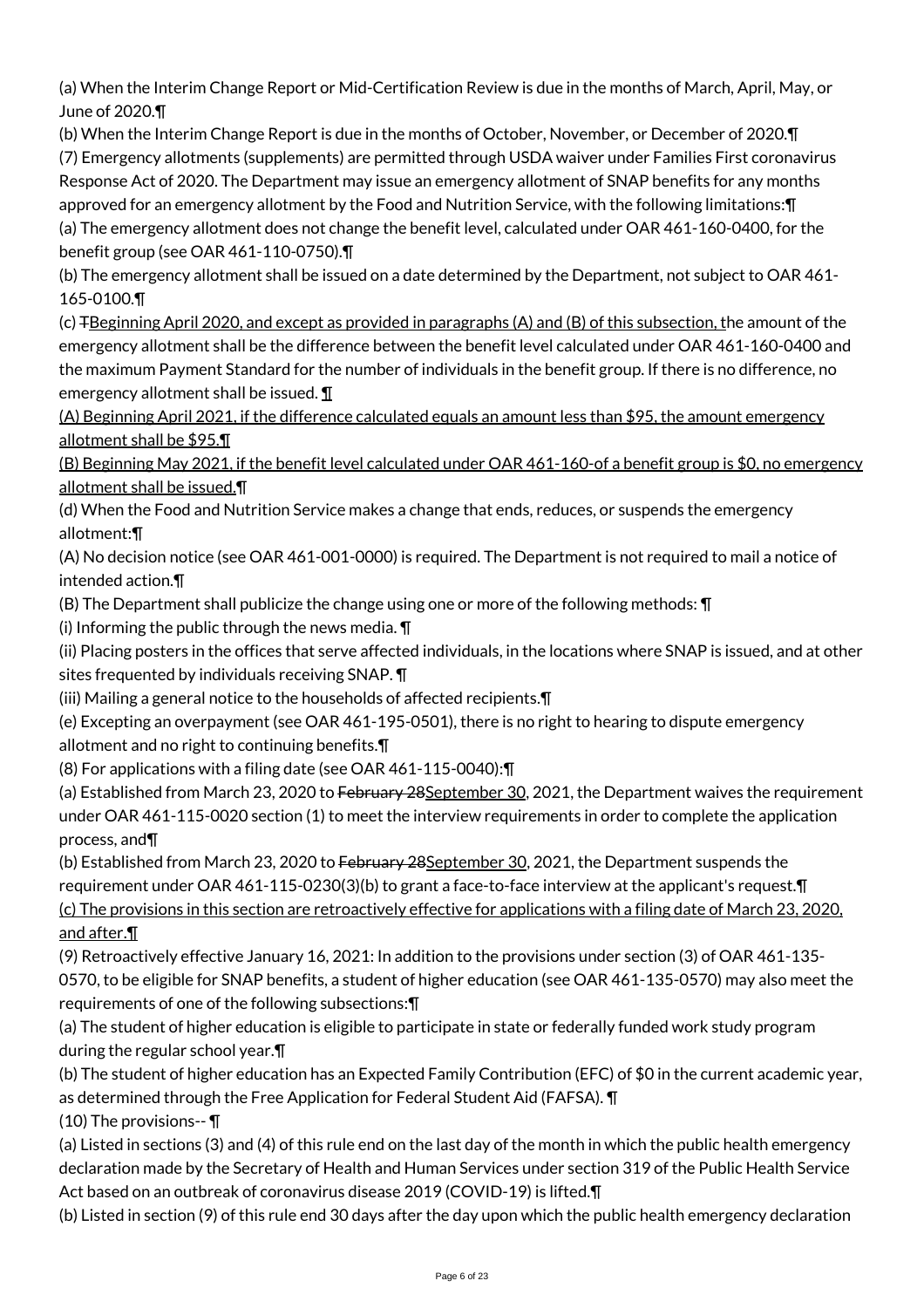made by the Secretary of Health and Human Services under section 319 of the Public Health Service Act based on an outbreak of coronavirus disease 2019 (COVID-19) is lifted.

Statutory/Other Authority: ORS 411.060, 411.070, 411.121, 411.816, ORS 409.050

Statutes/Other Implemented: ORS 409.010, ORS 411.060, 411.070, 411.121, 411.816, 411.825, 411.837, 7 USC 2015, 7 USC 2029, 7 CFR 273.7, 7 CFR 273.24, Pub. L. 116-127, ORS 409.050, 7 CFR 273.10, 7 CFR 273.14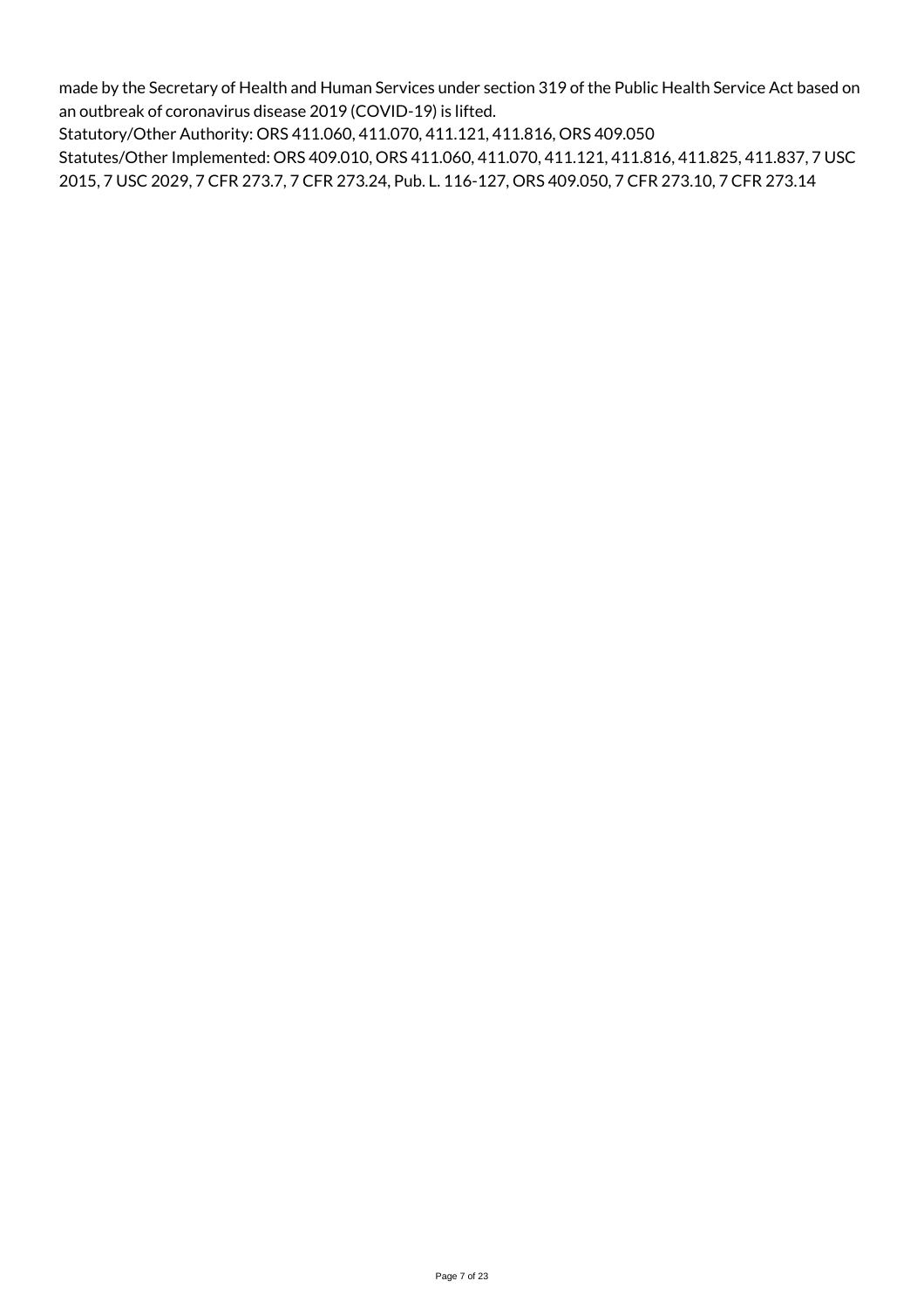# AMEND: 461-135-1270

RULE SUMMARY: OAR 461-135-1270 is being amended to expand eligibility for TANF program employment payments to JOBS Volunteers who meet specific criteria, a provision that was adopted into rule temporarily on June 3, 2021.

CHANGES TO RULE:

461-135-1270

Specific Requirements; Employment Payments ¶

(1) Effective April 1, 2016, a benefit group (see OAR 461-110-0630) that includes an individual who meets the requirements in section (2) of this rule is eligible to receive \$225 in Employment Payments (see OAR 461-001- 0025) paid over three months as provided in section (3) of this rule.¶

(2) To be eligible for three months of Employment Payments, an individual in the benefit group (see OAR 461-110- 0750) or an individual not in the benefit group due to the time limit in OAR 461-135-0071 must meet all of the following requirements:¶

(a) Have obtained unsubsidized paid employment and reported it timely.¶

(b) Have been a JOBS eligible or JOBS volunteer (see OAR 461-130-0310) individual who closed TANF for one of the following reasons:¶

(A) Became ineligible for the Pre-TANF, SFPSS or TANF programs due to income above the applicable income standard in OAR 461-155-0030.¶

(B) Voluntarily closed TANF to avoid accruing time toward the time limit in OAR 461-135-0071.¶

(C) Voluntarily closed TANF to be eligible for TBA (see OAR 461-135-0506).¶

(c) Meet the TANF residency requirements in OAR 461-120-0010.¶

(d) Remain at or below 350 percent FPL in OAR 461-155-0180.¶

(3) Employment Payments begin the month following the month in which Pre-TANF, SFPSS, or TANF benefits

close. Payments are limited to one payment per month per benefit group. Payments may not be prorated and are paid in the following amounts and order:¶

(a) \$100 the first month after benefits close.¶

(b) \$75 the second month after benefits close.¶

(c) \$50 the third month after benefits close.¶

(4) An individual receiving Employment Payments is not eligible for JOBS Plus or JPI (see OAR 461-135-1260).¶

(5) Employment Payments end when an individual:¶

(a) Is approved for REF, Pre-TANF, SFPSS, or TANF program benefits;¶

(b) Is a member of a filing group (see OAR 461-110-0330) approved for REF, Pre-TANF, SFPSS, or TANF program benefits; or¶

(c) Loses unsubsidized paid employment and the loss is verified by the Department.

Statutory/Other Authority: ORS 409.050, 411.060, 411.070, 412.049, 412.124

Statutes/Other Implemented: ORS 409.050, 411.060, 411.070, 412.049, 412.124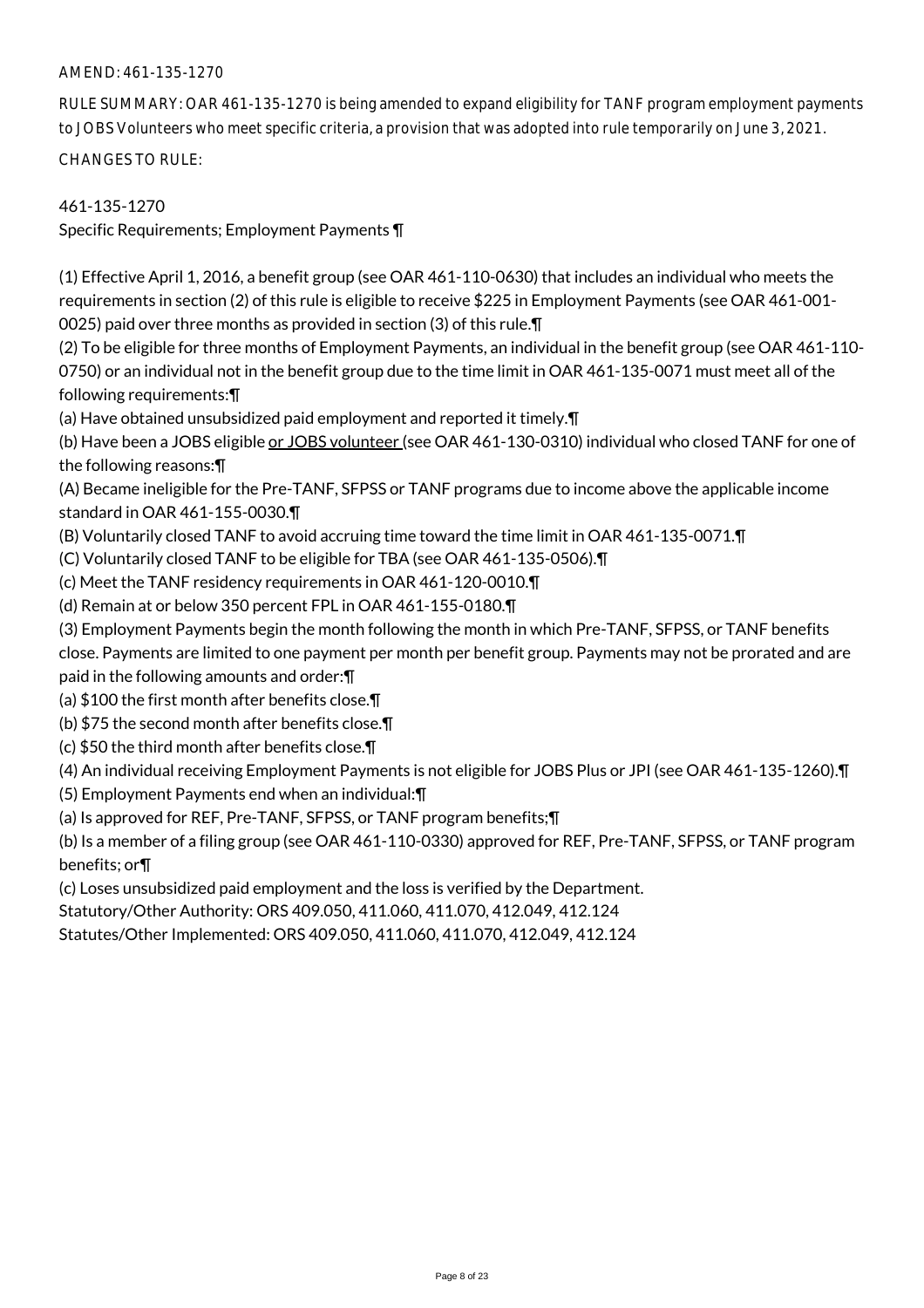### AMEND: 461-145-0910

RULE SUMMARY: OAR 461-145-0910 is being amended to adopt into rule Department policy that providers considered an employee of a Developmental Disabilities Services or Oregon Health Authority benefit recipient are not self-employed.

CHANGES TO RULE:

### 461-145-0910

Self-Employment; General; Not OSIP, OSIPM, or QMB ¶

(1) Self-employment income is income resulting from an individual's business, trade, or profession, rather than from a salary or wage paid by an employer. An individual is considered self-employed if the individual meets the criteria in sections (2) or (3) of this rule. Except as noted in section (3) of this rule when an individual has established a corporation, determine if the individual is self-employed according to section (2) of this rule. If the individual has more than one self-employment business, trade, or profession, the income from each is determined separately.¶

(2) Except as provided in OAR 461-145-0250(1), an individual is self-employed for the purposes of this division of rules if the individual meets the requirements of one or more of (a), (b), or (c):¶

- (a) Files taxes as self-employed for their business on their personal taxes.¶
- (b) Is considered an independent contractor by the business.¶
- (c) Meets all the following criteria:¶

(A) Is not required by the business to complete an IRS W-4 form;¶

(B) Is not required to pay federal income tax or FICA payments from their paycheck(s);¶

- (C) Liability or worker's compensation insurance for the individual is not paid by the business;¶
- (D) Meets at least one of the following:¶
- (i) Creates or provides the products or services they sell, or¶
- (ii) Sets the price for the products or services they sell;¶
- (E) Is responsible for the business expense and losses; and¶
- (F) Receives profits from the business.¶
- (3) Notwithstanding section (2) of this rule:¶
- (a) Homecare Workers (see OAR 411-031-0020) paid by the Department are not self-employed.¶

(b) Providers considered an employee of a Developmental Disabilities Services or Oregon Health Authority

benefit recipient, such as Independent Choices Program (see OAR 411-030-0100) providers and Personal

Support Workers (see OAR 411-375-0000), are not self-employed.¶

(c) Child care providers (see OAR 461-165-0180) paid by the Department, adult foster home providers (see OAR 411-050-0602) paid by the Department, realty agents, and individuals who sell plasma, redeem beverage containers, pick mushrooms for sale, or engage in similar enterprises are considered to be self-employed.¶ (4) In the ERDC, REF, SNAP, and TANF programs, self-employment income is counted prospectively to determine eligibility (see OAR 461-001-0000) as follows:¶

(a) Self-employment income is annualized when it is:¶

(A) Received during less than a 12-month period but is intended as a full year's income.¶

(B) From a business that has operated for a full year and the previous year is representative of what the income and costs will be during the budget month.¶

(b) Except in the ERDC program, self-employment income is treated as anticipated income when a financial group (see OAR 461-110-0530) begins self-employment and is unable to determine what the income and costs will be during the budget month.¶

(5) In the REFM program:¶

(a) Self-employment income is counted only if received in the month of application.¶

(b) If self-employment income counted in the month of application puts the applicant over the income limits for REFM, the income is calculated according to section (4) of this rule.¶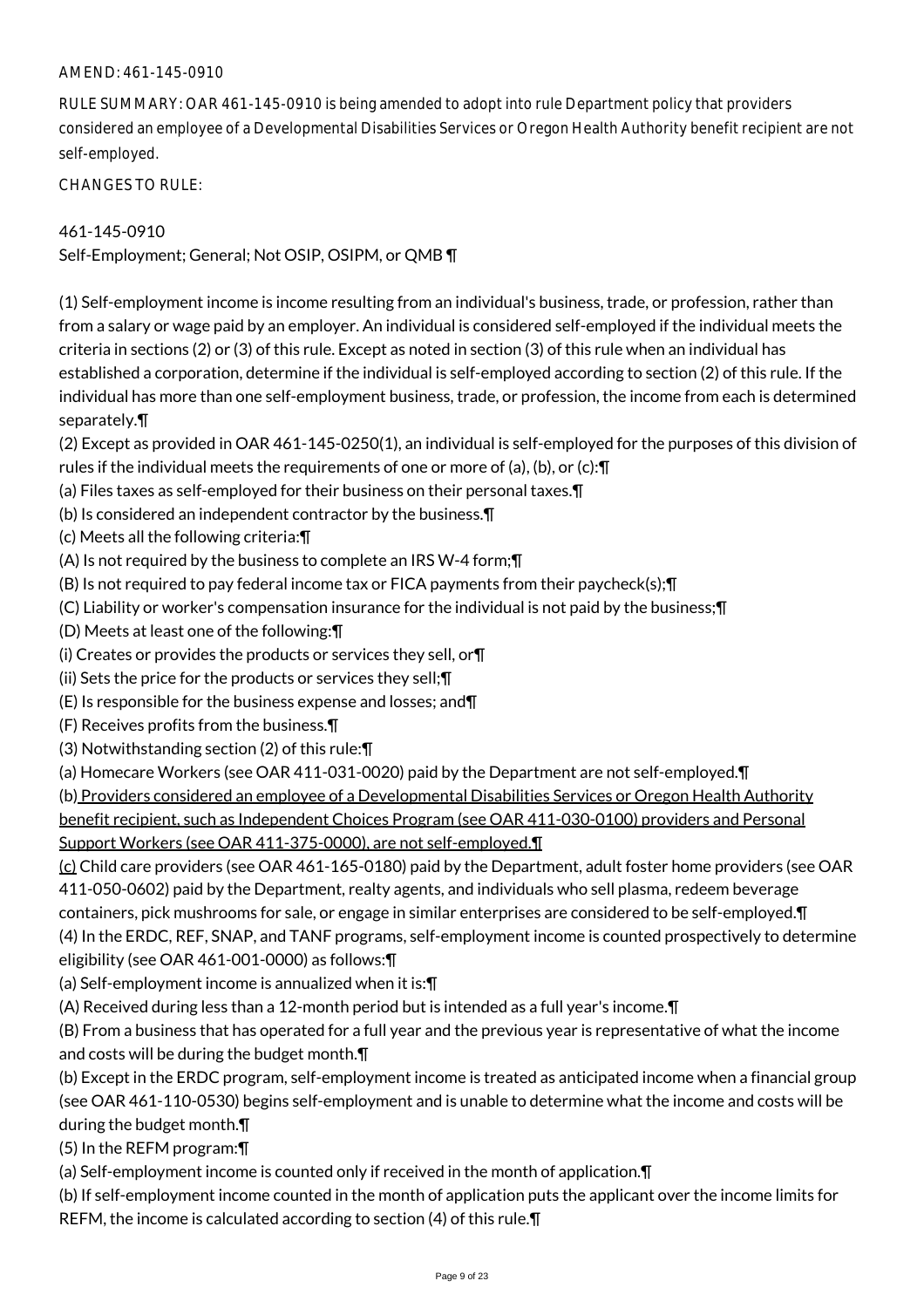(6) When determining the amount of countable (see OAR 461-001-0000) self-employment income, use gross receipts and sales, including mileage reimbursements, before costs.

Statutory/Other Authority: ORS 409.050, 411.060, 411.070, 411.404, 411.816, 412.006, 412.049, 413.085, 414.685

Statutes/Other Implemented: ORS 409.010, 409.050, 411.060, 411.070, 411.404, 411.816, 412.006, 412.049, 413.085, 414.685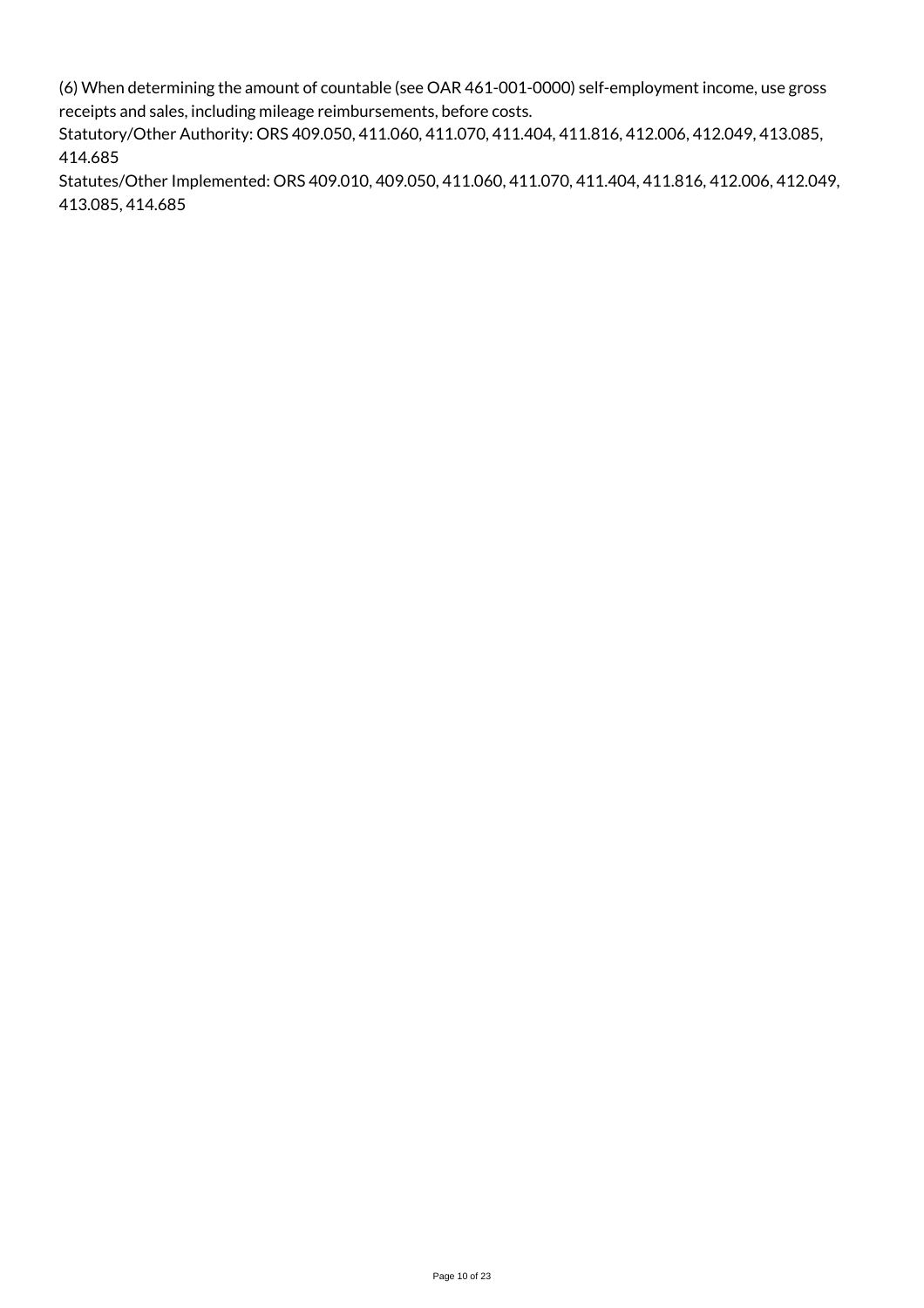### AMEND: 461-155-0180

RULE SUMMARY: OAR 461-155-0180 is being amended effective October 1, 2021, to update a few federal poverty level income standards aligning the financial eligibility guidelines in the rule with the annual adjustments set forth by the Food and Nutrition Service.

CHANGES TO RULE:

461-155-0180 Income Standards; Not OSIP, OSIPM, QMB ¶

THE MONTHLY INCOME STANDARDS IN SECTIONS (2), (3), (4), AND (8) OF THIS RULE WILL BE AMENDED TO REFLECT FEDERAL COST OF LIVING ADJUSTMENTS PUBLISHED ANNUALLY. THE STANDARDS HAVE NOT YET BEEN PUBLISHED.¶

(1) A Department program may cite this rule if the program uses a monthly income standard based on the federal poverty level or state median income. The standards in this rule are effective as of MarchOctober 1, 2021, except as provided otherwise.¶ (2) A monthly income standard set at 100 percent of the 202 $\theta$ 1 federal poverty level is set at the following amounts: ¶ Size of Group&&&&&Standard to be determined¶ 1&&&&&&&&&&\$ 1,064¶ 2&&&&&&&&&& 1,437¶ 3&&&&&&&&&& 1,810¶ 4&&&&&&&&&& 2,184¶ 5&&&&&&&&&& 2,557¶ 6&&&&&&&&&& 2,930¶ 7&&&&&&&&&& 3,304¶ 8&&&&&&&&&& 3,677¶ 9&&&&&&&&&& 4,051¶ 10&&&&&&&&&.. 4,425¶ +1&&&&&&&&&... +374¶ (3) A monthly income standard set at 130 percent of the 20201 federal poverty level is set at the following amounts:¶ Size of Group&&&&&Standard to be determined¶ 1&&&&&&&&&&\$ 1,383¶ 2&&&&&&&&&& 1,868¶ 3&&&&&&&&&& 2,353¶ 4&&&&&&&&&& 2,839¶ 5&&&&&&&&&& 3,324¶ 6&&&&&&&&&& 3,809¶ 7&&&&&&&&&& 4,295¶ 8&&&&&&&&&& 4,780¶ 9&&&&&&&&&& 5,266¶ 10&&&&&&&&&.. 5,752¶ +1&&&&&&&&&... +486¶ (4) A monthly income standard set at 165 percent of the 20201 federal poverty level is set at the following amounts: ¶ Size of Group&&&&&Standard to be determined¶ 1&&&&&&&&&&\$ 1,755¶ 2&&&&&&&&&& 2,371¶ 3&&&&&&&&&& 2,987¶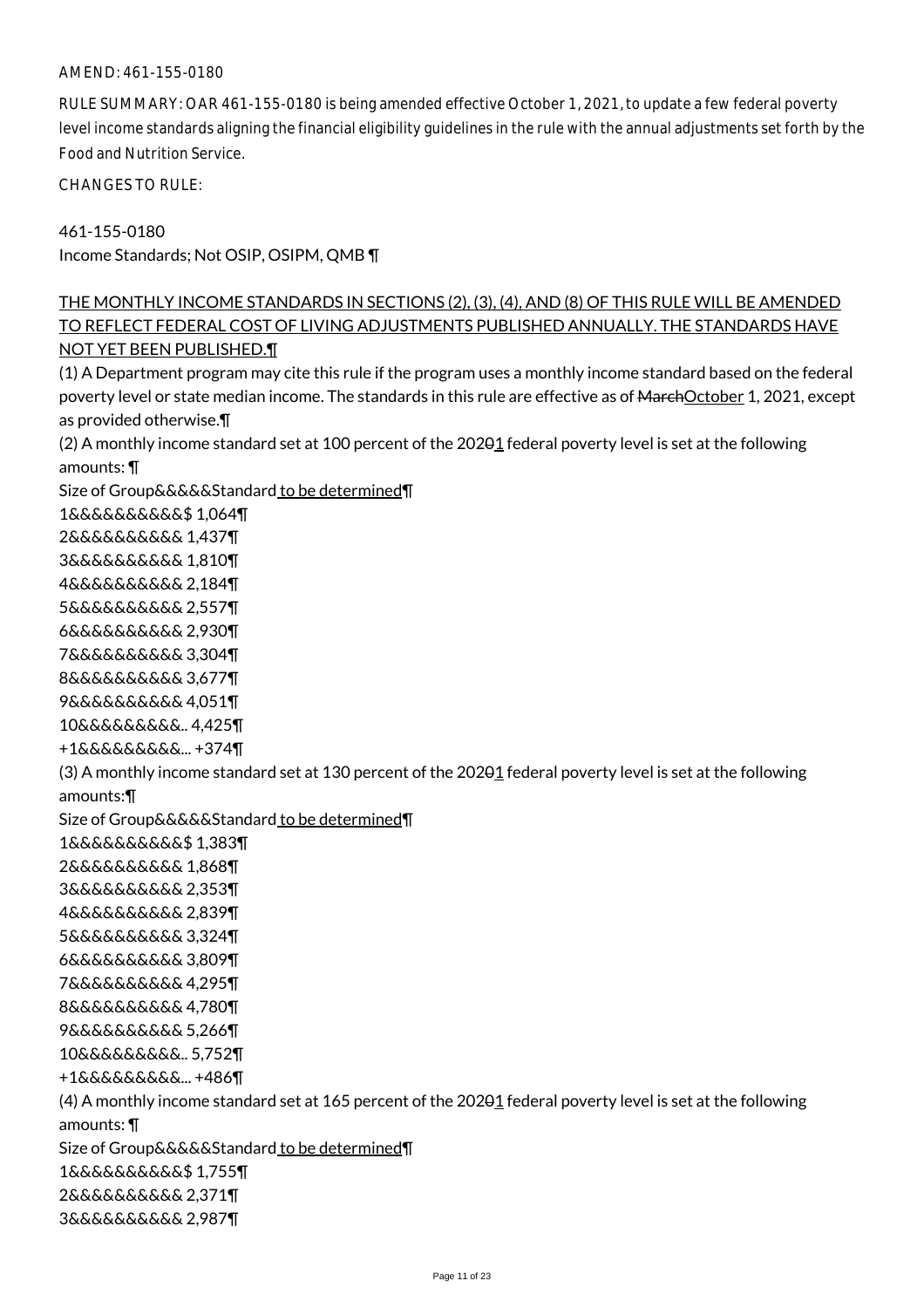4&&&&&&&&&& 3,603¶ 5&&&&&&&&&& 4,219¶ 6&&&&&&&&&& 4,835¶ 7&&&&&&&&&& 5,451¶ 8&&&&&&&&&& 6,067¶ +1&&&&&&&&&... +616¶ (5) A monthly income standard set at 185 percent of the 2021 federal poverty level is set at the following amounts: ¶ Size of Group&&&&&Standard¶ 1&&&&&&&&&&\$ 1,986¶ 2&&&&&&&&&& 2,686¶ 3&&&&&&&&&& 3,386¶ 4&&&&&&&&&& 4,086¶ 5&&&&&&&&&& 4,786¶ 6&&&&&&&&&& 5,486¶ 7&&&&&&&&&& 6,186¶ 8&&&&&&&&&& 6,886¶ 9&&&&&&&&&& 7,586¶ 10&&&&&&&&&.. 8,286¶ +1&&&&&&&&&... +700¶ (6) A monthly income standard set at 200 percent of the 2021 federal poverty level is set at the following amounts: ¶ Size of Group&&&&&Standard¶ 1&&&&&&&&&&\$ 2,147¶ 2&&&&&&&&&& 2,904¶ 3&&&&&&&&&& 3,660¶ 4&&&&&&&&&& 4,417¶ 5&&&&&&&&&& 5,174¶ 6&&&&&&&&&& 5,930¶ 7&&&&&&&&&& 6,687¶ 8&&&&&&&&&& 7,444¶ +1&&&&&&&&&... +757¶ (7) A monthly income standard set at 250 percent of the 2021 federal poverty level is set at the following amounts: ¶ Size of Group&&&&&Standard¶ 1&&&&&&&&&&\$ 2,684¶ 2&&&&&&&&&& 3,630¶ 3&&&&&&&&&& 4,575¶ 4&&&&&&&&&& 5,521¶ 5&&&&&&&&&& 6,467¶ 6&&&&&&&&&& 7,413¶ 7&&&&&&&&&& 8,359¶ 8&&&&&&&&&& 9,305¶ (8) A monthly income standard set at 350 percent of the 20201 federal poverty level is set at the following amounts: ¶ Size of Group&&&&&Standard to be determined¶ 1&&&&&&&&&&\$ 3,722¶ 2&&&&&&&&&& 5,029¶ 3&&&&&&&&&& 6,335¶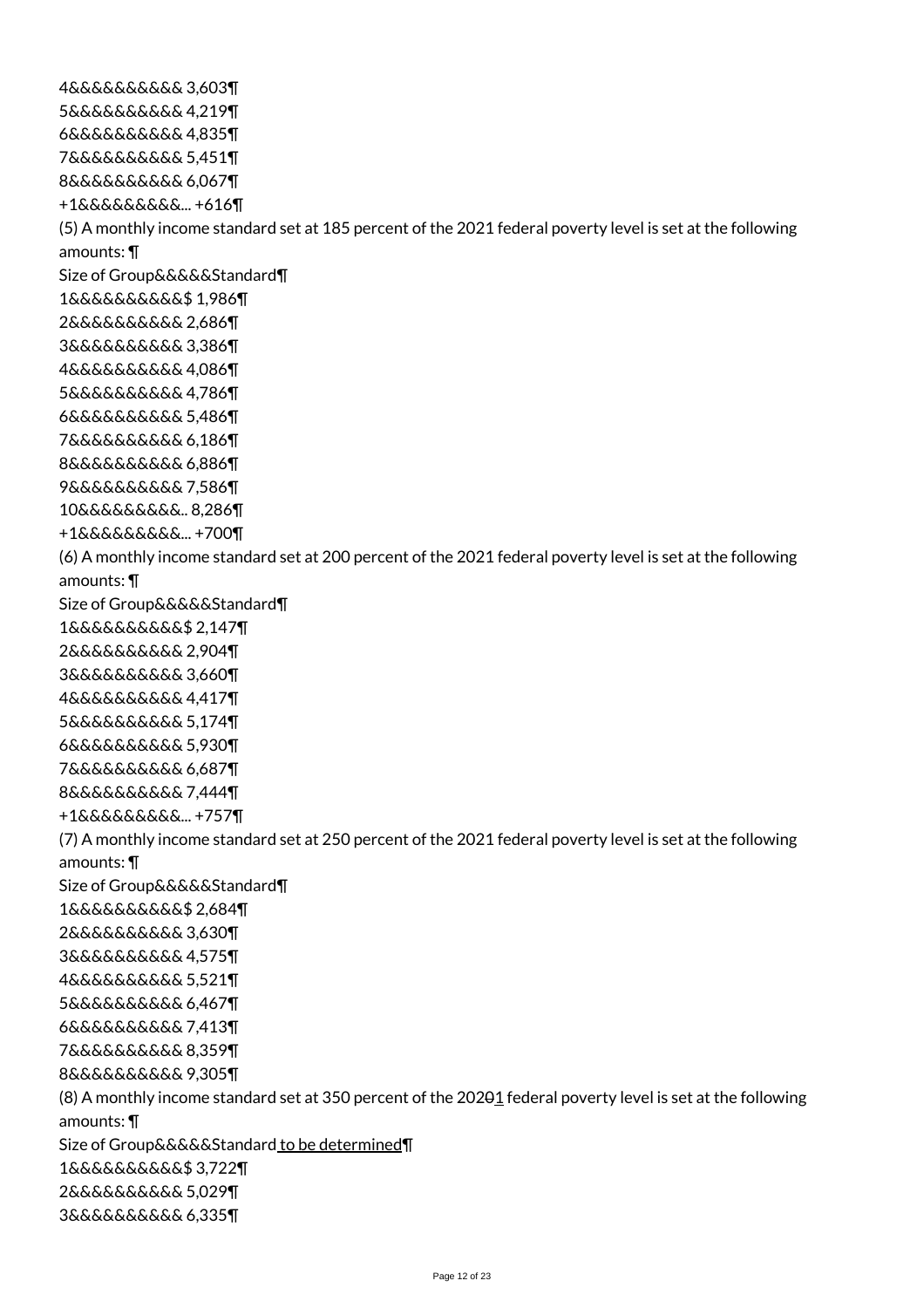4&&&&&&&&&& 7,642¶ 5&&&&&&&&&& 8,949¶ 6&&&&&&&&&& 10,255¶ 7&&&&&&&&&& 11,562¶ 8&&&&&&&&&& 12,869¶ 9&&&&&&&&&& 14,176¶ 10&&&&&&&&&.. 15,483¶ +1&&&&&&&&&... +1,307¶ (9) A monthly income standard set at 85 percent of the 2021 state median income is set at the following amounts: ¶ Size of Group&&&&&Standard¶ 2&&&&&&&&&&\$ 4,293¶ 3&&&&&&&&&& 5,303¶ 4&&&&&&&&&& 6,313¶ 5&&&&&&&&&& 7,323¶ 6&&&&&&&&&& 8,333¶ 7&&&&&&&&&& 8,523¶ 8&&&&&&&&&& 8,712¶ (10) A monthly Disaster Supplemental Nutrition Assistance Program (DSNAP) income standard is set at the following amounts for the household (see OAR 461-135-0491):¶ Size of Group&&&&&Standard¶ 1&&&&&&&&&&\$ 1,817¶ 2&&&&&&&&&& 2,190¶ 3&&&&&&&&&& 2,563¶ 4&&&&&&&&&& 2,951¶ 5&&&&&&&&&& 3,355¶ 6&&&&&&&&&& 3,759¶ 7&&&&&&&&&& 4,133¶ 8&&&&&&&&&& 4,506¶ +1&&&&&&&&&... +374 Statutory/Other Authority: ORS 329A.500, 409.050, 411.060, 411.070, 411.816, 412.049 Statutes/Other Implemented: ORS 329A.500, 409.010, 411.060, 411.070, 411.816, 412.014, 412.049, 7 CFR 280.1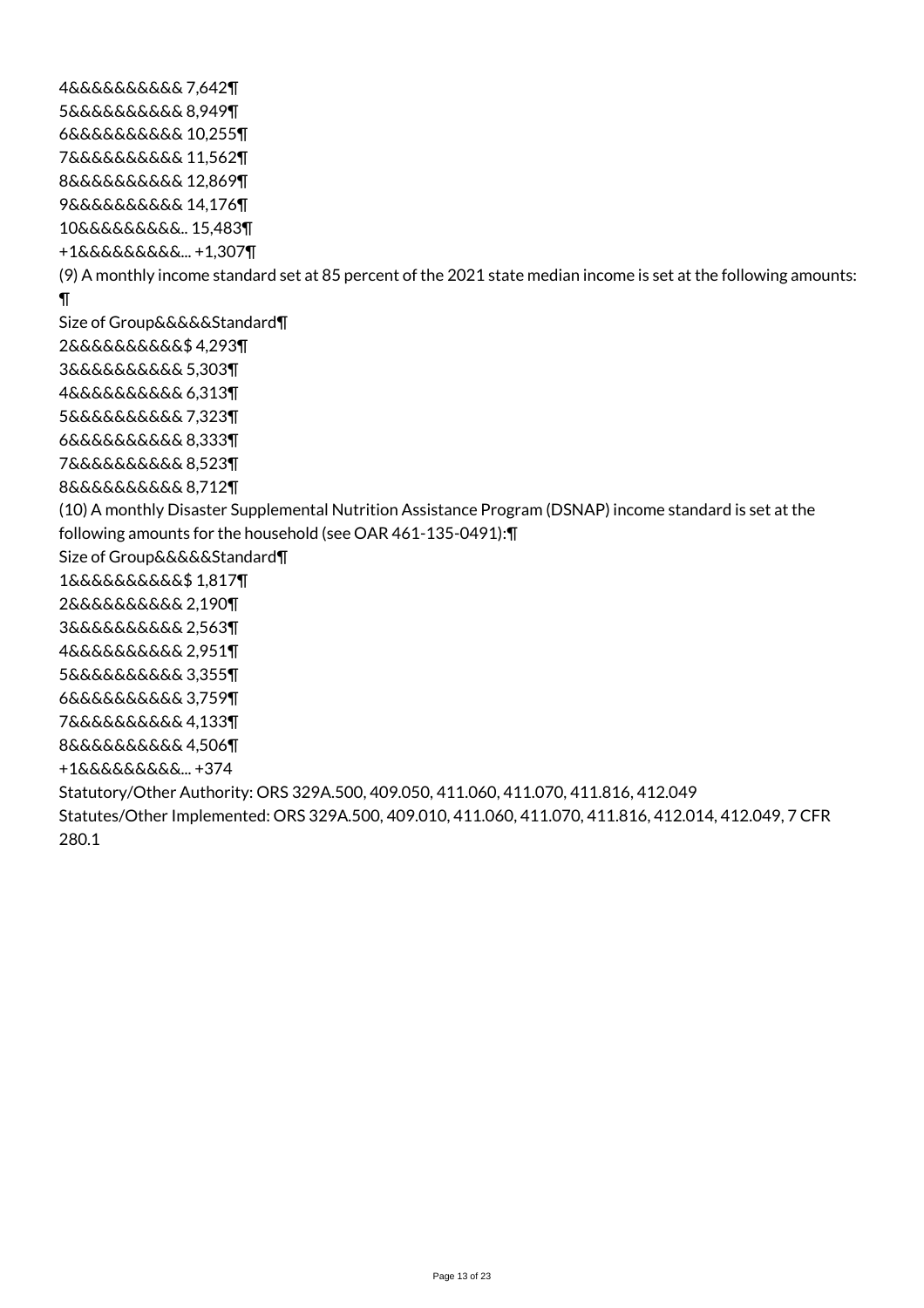# AMEND: 461-155-0190

RULE SUMMARY: OAR 461-155-0190 is being amended effective October 1, 2021, to align the SNAP Payment Standard (Thrifty Food Plan )with annual adjustments set forth by the Food and Nutrition Service.

CHANGES TO RULE:

461-155-0190

Income and Payment Standards; SNAP and DSNAP ¶

# THE SNAP PAYMENT STANDARD (THRIFTY FOOD PLAN) IN SECTION (2) OF THIS RULE WILL BE AMENDED TO REFLECT FEDERAL COST OF LIVING ADJUSTMENTS PUBLISHED ANNUALLY. THE STANDARDS HAVE NOT YET BEEN PUBLISHED.¶

(1) The monthly SNAP Countable Income Limit is set at 130 percent of the federal poverty level under OAR 461- 155-0180 for the number of individuals in the need group (see OAR 461-110-0630). The monthly SNAP Adjusted Income Limit is set at 100 percent of the federal poverty level under OAR 461-155-0180 for the number of individuals in the need group.¶

(2) The SNAP Payment Standard (Thrifty Food Plan) is:¶

\mount to be determined¶

| No. in Benefit GroupMonthly Amount to be determined¶             |
|------------------------------------------------------------------|
|                                                                  |
|                                                                  |
|                                                                  |
|                                                                  |
|                                                                  |
|                                                                  |
|                                                                  |
|                                                                  |
|                                                                  |
| (3) The full-month Disaster SNAP (DSNAP) Payment Standard is: \[ |
| No. in Benefit GroupMonthly Amount¶                              |
|                                                                  |
|                                                                  |
|                                                                  |
|                                                                  |
|                                                                  |
|                                                                  |

- 7................................................1,071¶
- 8................................................1,224¶
- +1...............................................+ 153¶

(4) The DSNAP Gross Income Limit is set under OAR 461-155-0180 for the number of individuals in the

household (see OAR 461-135-0491) group.

Statutory/Other Authority: ORS 409.050, 411.060, 411.070, 411.816

Statutes/Other Implemented: ORS 411.070, 411.816, 411.825, 411.837, ORS 409.010, 409.050, 411.060, 7 CFR 273.1, 7 CFR 273.10, 7 CFR 280.1, H.R. 133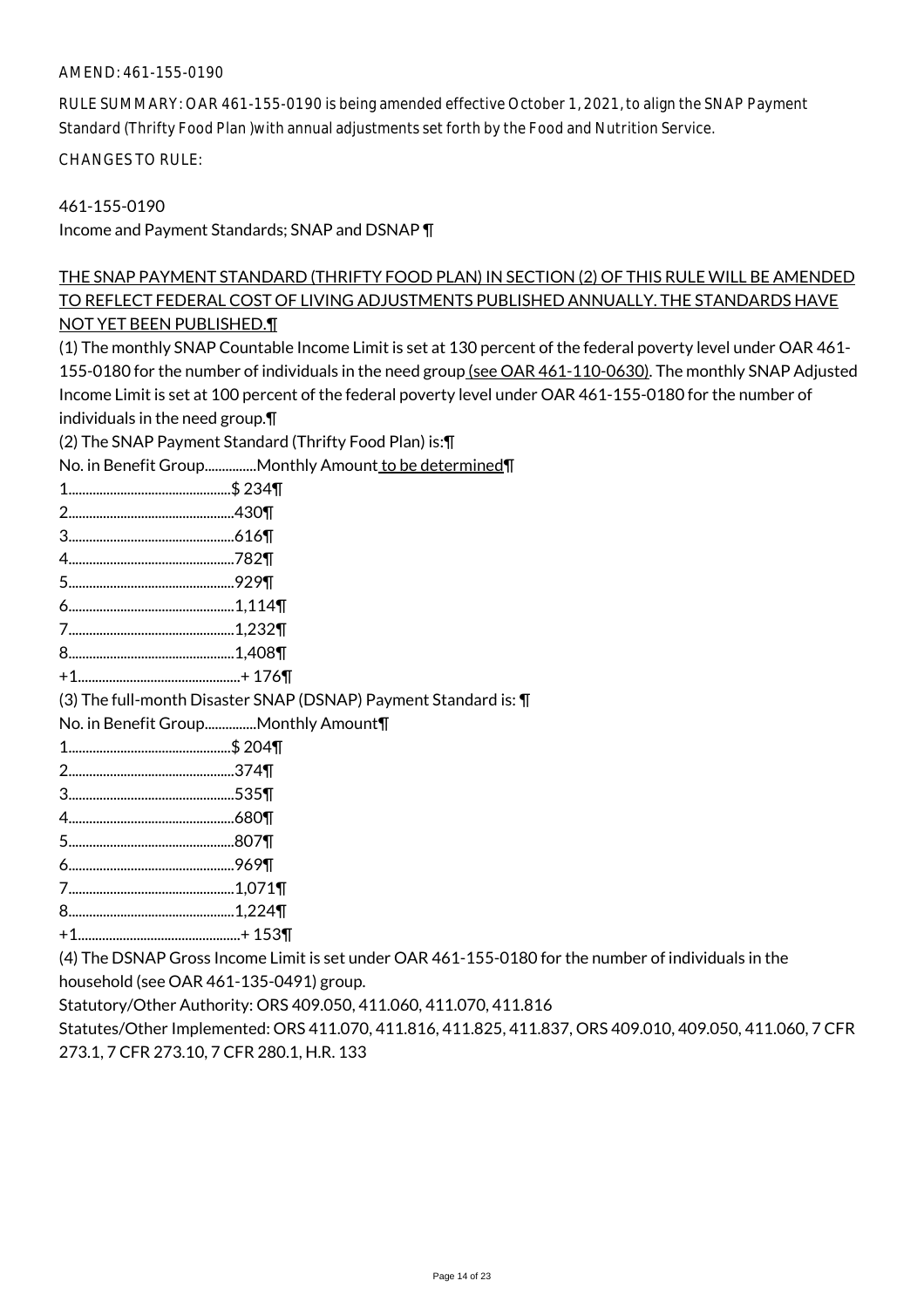### AMEND: 461-160-0015

RULE SUMMARY: OAR 461-160-0015 is being amended to align resource limit eligibility guidelines for SNAP with the annual adjustments set forth by the Food and Nutrition Service.

CHANGES TO RULE:

461-160-0015 Resource Limits ¶

# THE SNAP PROGRAM RESOURCE LIMIT IN SECTION (7) OF THIS RULE WILL BE AMENDED TO REFLECT FEDERAL COST OF LIVING ADJUSTMENTS PUBLISHED ANNUALLY. THE STANDARDS HAVE NOT YET BEEN PUBLISHED.¶

(1) In the EA program, all countable (see OAR 461-001-0000) resources must be used to meet the emergent need.¶

(2) In the ERDC program, the limit is \$1,000,000.¶

(3) In the OSIP and OSIPM programs, the resource limit is as follows:¶

(a) \$2,000 for a one-person need group (see OAR 461-110-0630) and \$3,000 for a two-person need group.¶

(b) \$5,000 for the OSIP-EPD and OSIPM-EPD programs (see OAR 461-001-0035 and 461-145-0025 for funds that may be excluded as approved accounts).¶

(4) In the QMB-BAS, QMB-SMB, and QMB-SMF programs, all resources are excluded.¶

(5) In the QMB-DW program, the resource limit is \$4,000 for a one-person need group and \$6,000 for a need group containing two or more individuals.¶

(6) In the REF and REFM programs, the resource limit is:¶

(a) \$2,500 for any of the following:¶

(A) A new REF or REFM applicant for benefits.¶

(B) In the REF program, the need group that has at least one mandatory (see OAR 461-130-0305) participant in an employment program who is:¶

(i) Receiving REF and not progressing in a required activity of an open case plan; or¶

(ii) Serving a current employment program disqualification (see OAR 461-130-0330).¶

(b) \$10,000 for an REF need group not covered under subsection (a) of this section.¶

(7) In the SNAP program, unless categorically eligible (see OAR 461-135-0505), the program the resource limit is TO BE DETERMINED:¶

(a) \$3,500 for a financial group (see OAR 461-110-0530) with at least one member who is elderly (see OAR 461-

001-0015) or an individual with a disability (see OAR 461-001-0015).¶

(b) \$2,250 for all other financial groups.¶

(8) In the TANF program, the resource limit is:¶

(a) \$2,500 for any of the following:¶

(A) A new TANF applicant for benefits.¶

(B) TANF need group that does not have at least one caretaker relative (see OAR 461-001-0000) or parent (see OAR 461-001-0000) who is receiving TANF.¶

(C) TANF need group that has at least one JOBS participant who is serving a current JOBS disqualification (see OAR 461-130-0330).¶

(b) \$10,000 for a need group not covered under subsection (a) of this section.

Statutory/Other Authority: ORS 409.050, 411.060, 411.070, 411.083, 411.404, 411.706, 411.816, 412.049, 413.085, 414.685

Statutes/Other Implemented: ORS 409.010, 411.060, 411.070, 411.083, 411.404, 411.704, 411.706, 411.816, 411.837, 412.049, 413.085, 414.685, 414.839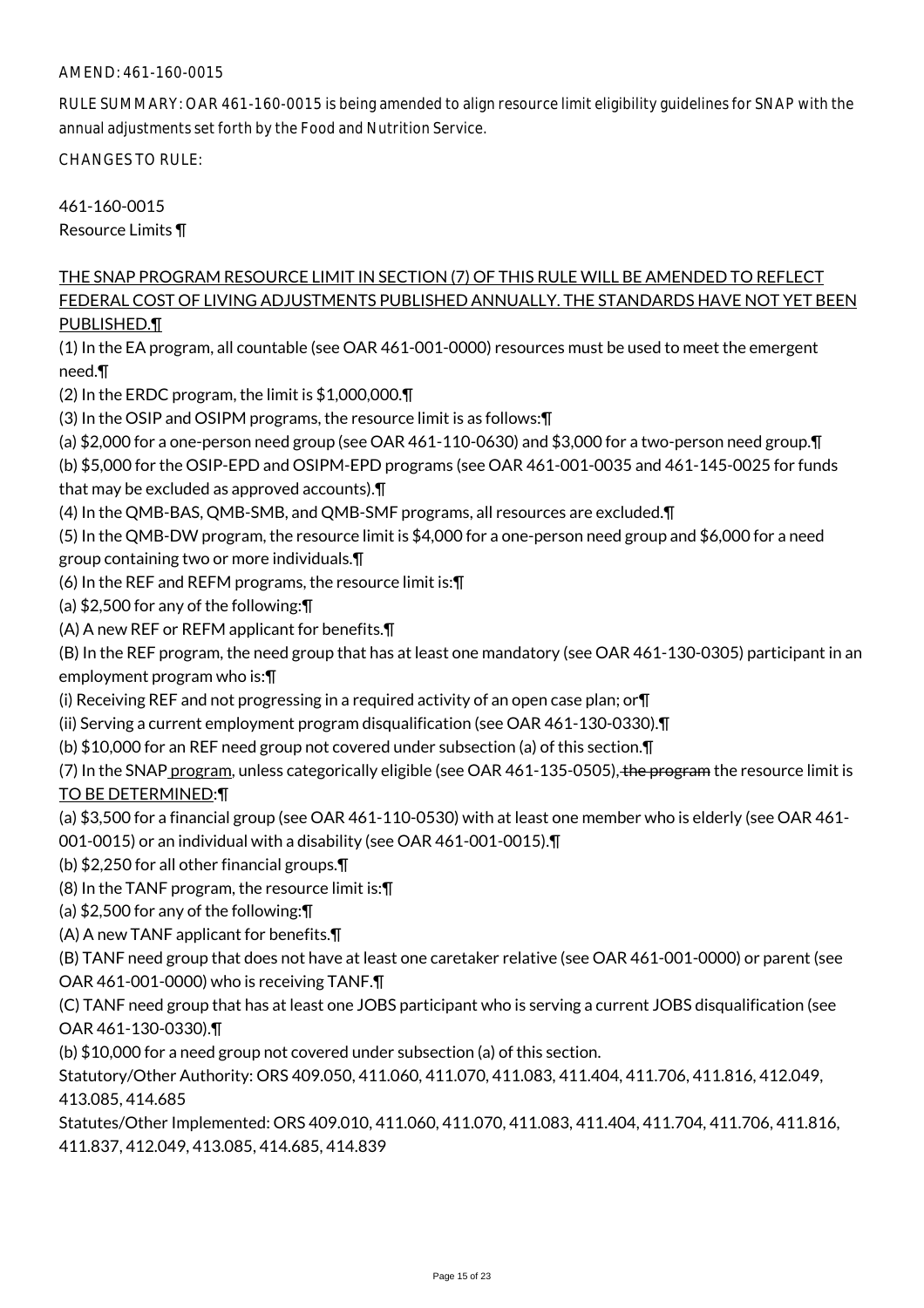# AMEND: 461-160-0420

RULE SUMMARY: OAR 461-160-0420 is being amended October 1, 2021, to align the amount of shelter cost used to determine the shelter deduction for SNAP with the annual adjustments set forth by the Food and Nutrition Service.

CHANGES TO RULE:

461-160-0420 Shelter Cost; SNAP ¶

# THE SHELTER COST STANDARDS IN SECTION (4) OF THIS RULE WILL BE AMENDED TO REFLECT FEDERAL COST OF LIVING ADJUSTMENTS PUBLISHED ANNUALLY. THE STANDARDS HAVE NOT YET BEEN PUBLISHED.¶

(1) This rule explains how to calculate the shelter cost. The shelter cost is used to determine the shelter deduction (see OAR 461-160-0430). The shelter cost is the sum of the filing group's cost of housing plus an allowance for utilities, if the individual incurs a utility cost. The shelter deduction is based on the shelter cost but is subject to a limitation described in OAR 461-160-0430.¶

(2) Cost of housing.¶

(a) The following comprise the cost of housing if they are incurred with respect to the filing group's current residence or the home described in section (5) of this rule:¶

(A) Regular, periodic charges for the shelter of the filing group (see OAR 461-110-0370), such as rent, mortgage payments, and condominium or association fees. Late fees charged because a mortgage or rent payment was made late are not deductible.¶

(B) Property taxes, state and local assessments, and property insurance on the structure.¶

(C) Costs for repairing a home substantially damaged or destroyed by a natural disaster (such as a fire or flood), if such costs are not reimbursed.¶

(D) If the filing group is homeless and living in a vehicle---vehicle payments and collision and comprehensive insurance premiums for the vehicle.¶

(b) If housing costs are billed on a weekly or biweekly basis, the monthly cost is the weekly cost multiplied by 4.3 or the biweekly cost multiplied by 2.15.¶

(c) The filing group has the following choices about housing costs:¶

(A) The group may choose to apply the cost in the month it is billed or becomes due.¶

(B) The group may choose to have periodic costs averaged.¶

(C) For expenses that are billed less often than monthly, the group may choose to have them averaged over the period they are intended to cover.¶

(3) Shared housing. If the filing group shares housing costs with an individual in the dwelling who is not in the filing group, only the housing costs incurred by the filing group are included in the calculation. If the portion paid by an individual outside the filing group cannot be ascertained, the cost is apportioned among the individuals contributing to the cost. The pro rata share of those not in the filing group is deducted from the total, and the balance is considered a housing cost of the filing group.¶

(4) Cost for utilities TO BE DETERMINED.¶

(a) A filing group has a cost for utilities if it incurs a cost for heating or cooling; cooking fuel; electricity; water and sewerage; well installation and maintenance; septic tank system installation and maintenance; garbage and trash collection; service for a telephone, such as basic service fee, wire maintenance, subscriber line charges, relay center surcharges, 911 service, and taxes; or initial installation fees charged by a utility provider.¶

(b) If the group incurs no cost for utilities in either its current home or in the home described in section (5) of this rule, then the shelter cost is calculated without an allowance for utilities.¶

(c) If a homeless filing group uses a vehicle for shelter, the cost of fuel for the vehicle is considered a utility cost.¶ (d) If a filing group incurs a cost for utilities, then the utility allowance is one of the following:¶

(A) Allowance with heating or cooling. A full standard utility allowance of \$442 per month is used if the household group (see OAR 461-110-0210) is billed for heating or cooling costs for its dwelling. Charges for any fuel and for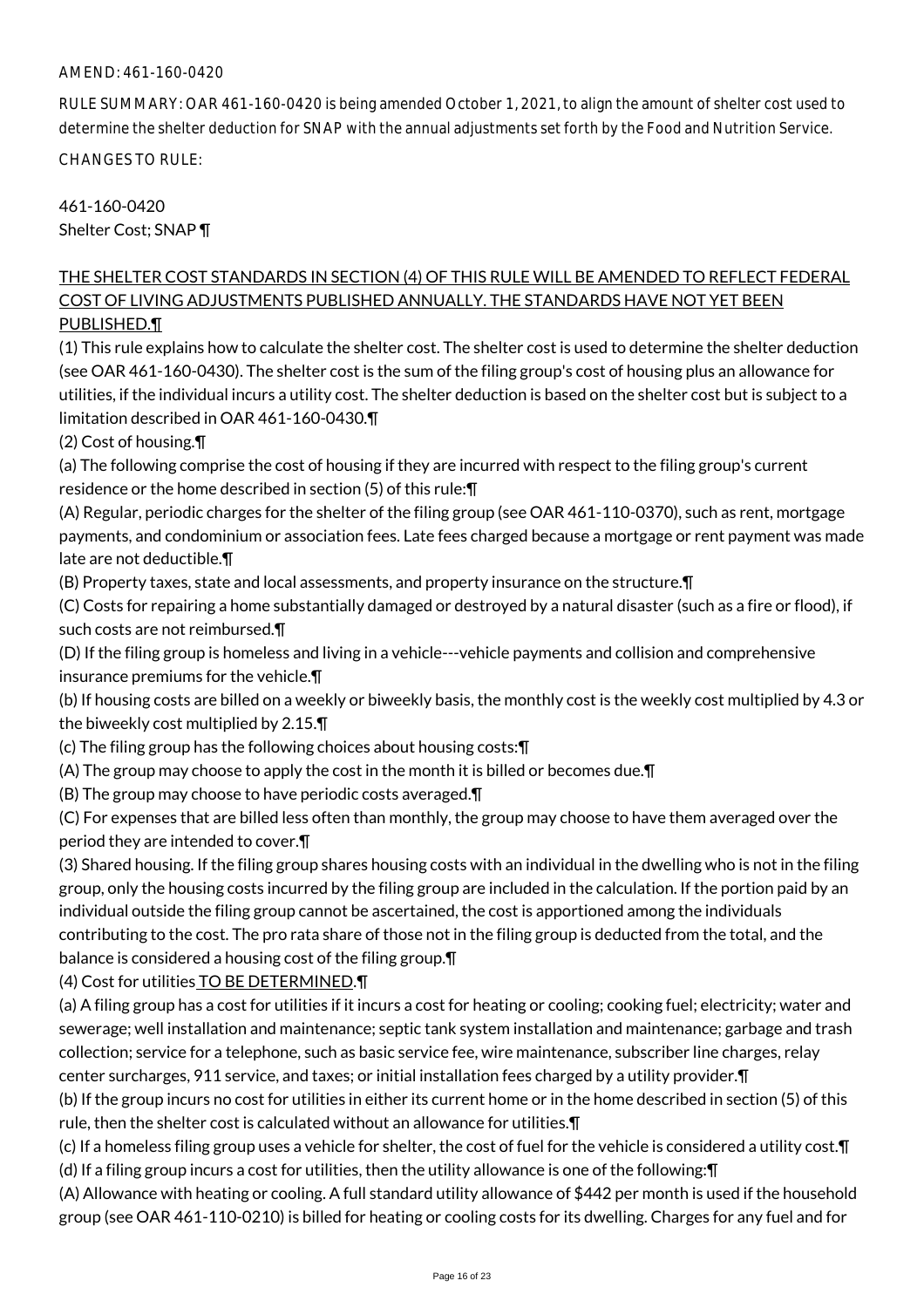electricity are considered heating costs if they are used for heating. A filing group who receives an energy assistance payment for the dwelling provided through the Low Income Energy Assistance Act of 1981 is eligible for the utility allowance established by this paragraph (A). This energy assistance payment must be greater than \$20 annually.¶

(B) Allowance without heating or cooling.¶

(i) A limited standard utility allowance of \$341 per month is used if the filing group is not billed for heating or cooling costs but is billed for at least two other costs enumerated in subsection (4)(a) of this rule.¶ (ii) An individual standard utility allowance of \$55 per month is used if the filing group is not billed for heating or

cooling costs but is billed for only one of the costs enumerated in subsection (4)(a) of this rule other than the service cost for a telephone, including the related taxes or fees.¶

(iii) A telephone standard utility allowance of \$68 per month is used if the filing group is billed only for telephone service, such as basic service fee, wire maintenance, subscriber line charges, relay center surcharges, 911 service, and taxes.¶

(5) Housing costs for a home not occupied by the filing group. Housing and utility costs with respect to a home not currently occupied may be considered in calculating the shelter cost if--¶

(a) The home is temporarily unoccupied because of employment or training away from home, illness, or abandonment caused by casualty or natural disaster;¶

(b) The filing group intends to return to the home;¶

(c) No other, current occupant is claiming a deduction for shelter costs in the SNAP program; and¶

(d) The home is not leased during the household's absence.

Statutory/Other Authority: ORS 409.050, 411.060, 411.070, 411.816

Statutes/Other Implemented: ORS 409.010, 409.050, 411.060, 411.070, 411.816, 411.825, 411.837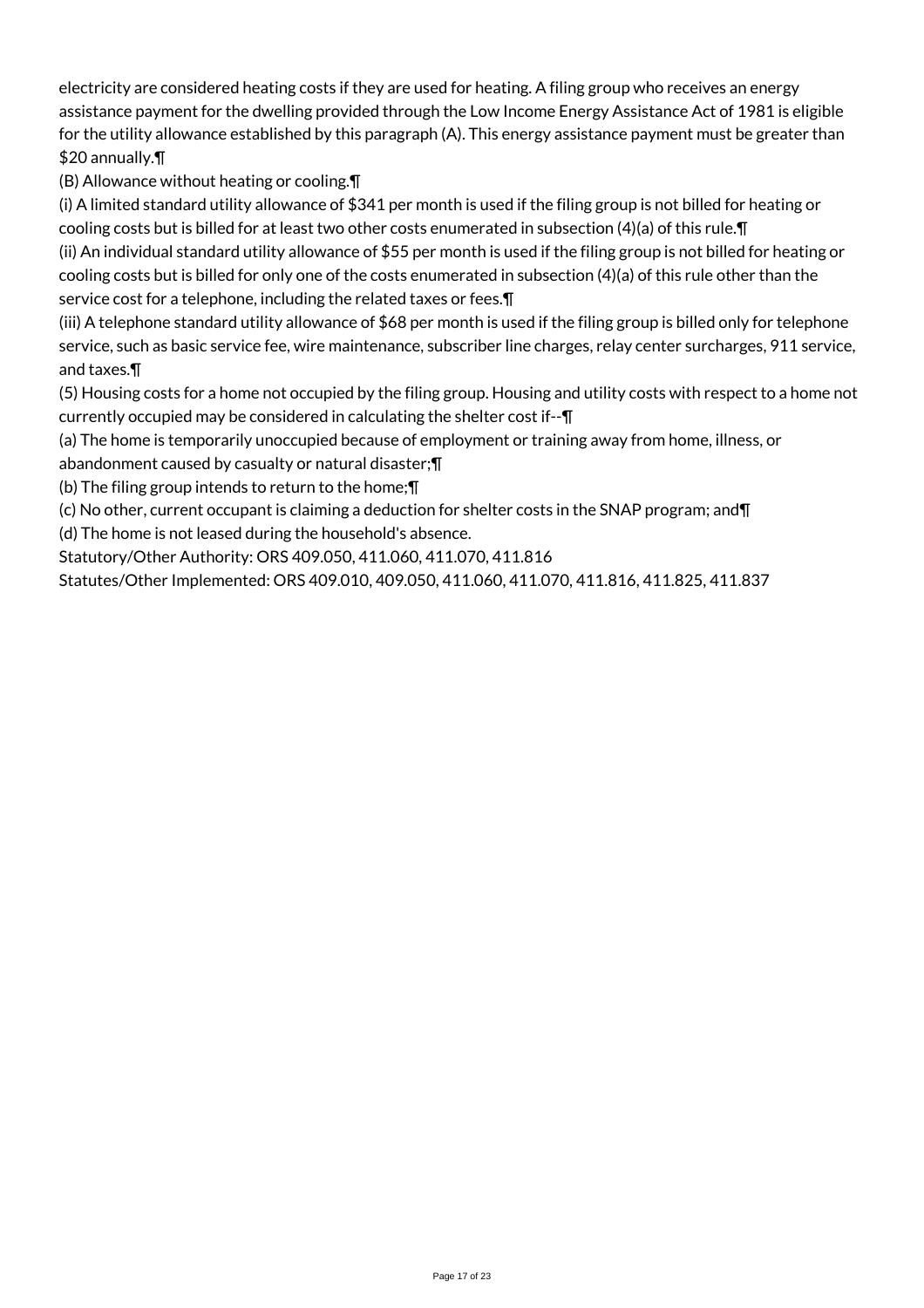# AMEND: 461-160-0430

RULE SUMMARY: OAR 461-160-0420 is being amended effective October 1, 2021, to align income deductions used to determine adjusted income for SNAP with the annual adjustments set forth by the Food and Nutrition Service.

CHANGES TO RULE:

461-160-0430 Income Deductions; SNAP ¶

# THE INCOME DEDUCTION STANDARDS IN SUBSECTION (1)(b) AND PARAGRAPH (1)(f)(B) OF THIS RULE WILL BE AMENDED TO REFLECT FEDERAL COST OF LIVING ADJUSTMENTS PUBLISHED ANNUALLY. THE STANDARDS HAVE NOT YET BEEN PUBLISHED. In the SNAP program:¶

(1) Deductions from income are subtracted from countable (see OAR 461-001-0000) income (see OAR 461-140- 0010) in the following order to determine adjusted income (see OAR 461-001-0000) for the SNAP program:¶ (a) An earned income deduction of 20 percent of countable earned income. The 20 percent deduction is not taken from the wages funded by grant diversions such as Work Supplementation wages.¶

(b) A standard deduction TO BE DETERMINED of:¶

(A) \$167 per month for a benefit group (see OAR 461-110-0750) of one, two, or three individuals.¶

(B) \$181 per month for a benefit group of four individuals.¶

(C) \$212 per month for a benefit group of five individuals.¶

(D) \$243 per month for a benefit group of six or more individuals.¶

(c) A dependent care deduction for dependent care costs billed to a member of the filing group (see OAR 461-110- 0370) and not paid for through any other program of the Department. For the cost to be deductible under this section, the care must be necessary to enable a member of the filing group to--¶

(A) Accept or continue employment;¶

(B) Seek employment, including a job search that meets the requirements of a case plan (see OAR 461-001-0020); or¶

(C) Attend vocational or educational training. A student receiving educational income is entitled to a deduction only for costs not excluded from educational income by OAR 461-145-0150.¶

(d) The medical deduction for elderly (see OAR 461-001-0015) individuals and individuals who have a disability (see OAR 461-001-0015) in the filing group. The deduction is calculated by determining the total of their deductible medical costs (see OAR 461-160-0415) and subtracting \$35. The Department uses the resulting amount to determine the allowable deduction as follows:¶

(A) For an amount less than \$0, no deduction is allowed.¶

(B) For an amount greater than \$0 but less than \$170.01, a deduction of \$170 is allowed.¶

(C) For an amount greater than \$170, a deduction of the amount determined under this subsection is allowed.¶ (e) A deduction for child support payments (including cash medical support) a member of the filing group makes under a legal obligation to a child (see OAR 461-001-0000) not a member of the filing group, including payments for the current month and for payments on arrearages. Child support is not deductible if collected by setoff through the Oregon Department of Revenue or by interception of a federal tax refund.¶

(f) A shelter deduction, calculated as follows:¶

(A) For SNAP filing group members required to pay room and board in a nonstandard living arrangement (see OAR 461-001-0000), the shelter deduction is:¶

(i) The cost of room and board, minus the payment standard for the benefit group; or¶

(ii) The actual room cost, if the individual can prove that the room cost exceeds the cost described in subparagraph (i) of this paragraph.¶

(B) For all other filing group members, the shelter deduction TO BE DETERMINED is calculated as follows:¶ (i) The standard deduction and the deductions of earned income, dependent care, court-ordered child support, and medical expenses are subtracted from countable income. Fifty percent of the remainder is subtracted from the shelter cost calculated in accordance with OAR 461-160-0420.¶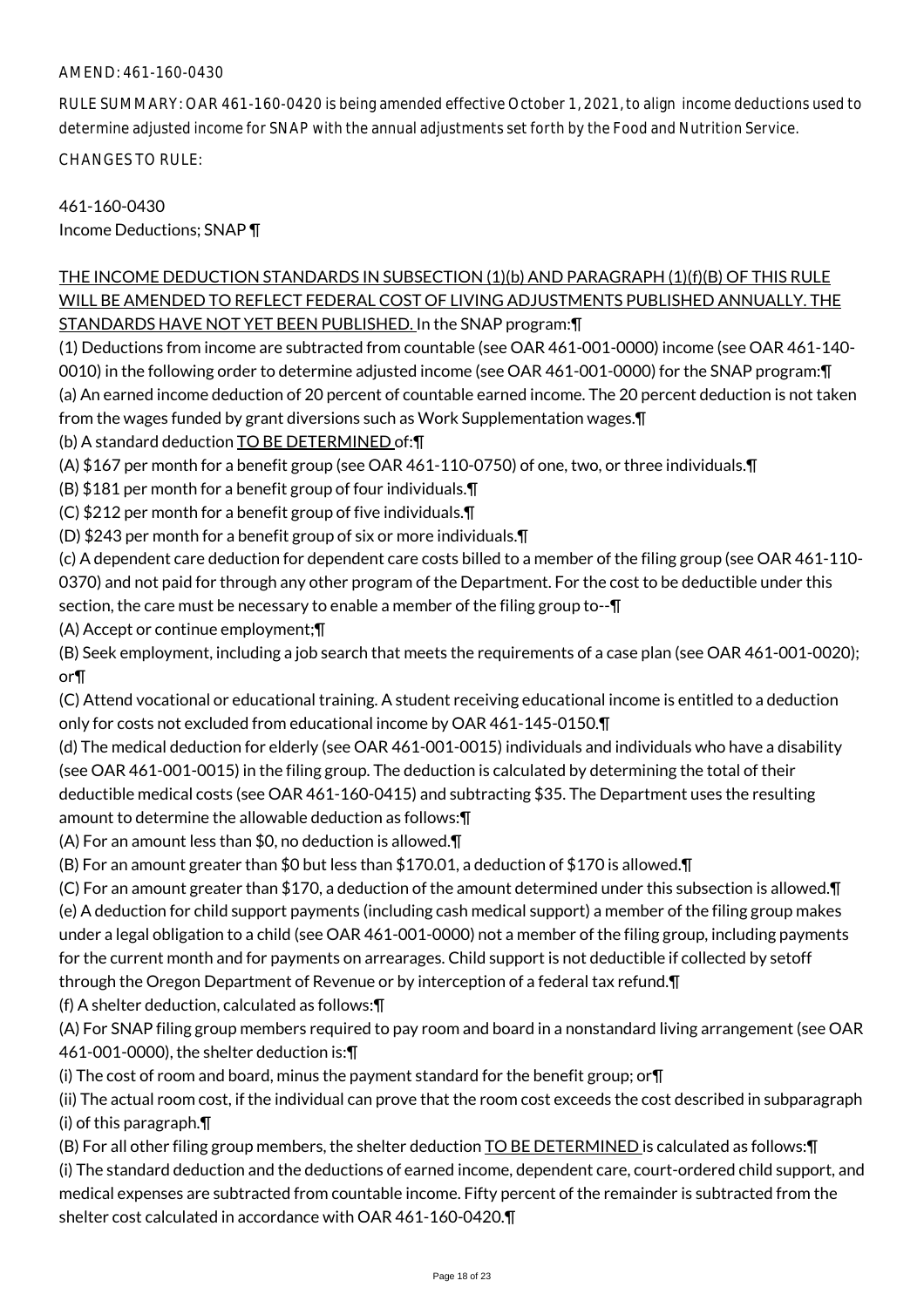(ii) The rounded balance is the deduction, except the deduction is limited if the filing group has no member who has a disability or is elderly. The limit is \$586 per month.¶

(2) If an individual cannot verify a medical or court-ordered child-support expense or cannot verify any other expense when asked to do so, the unverified expense is not used to calculate the deduction. If the individual provides verification, the deduction is applied when calculating the next month's benefits. If verification is provided within the period authorized for processing applications (see OAR 461-115-0210), the benefits for the initial month (see OAR 461-001-0000) are recalculated using the deduction.

Statutory/Other Authority: ORS 411.060, 411.070, 411.816, ORS 409.050

Statutes/Other Implemented: ORS 409.010, 409.050, 411.060, 411.070, 411.816, 411.825, 411.837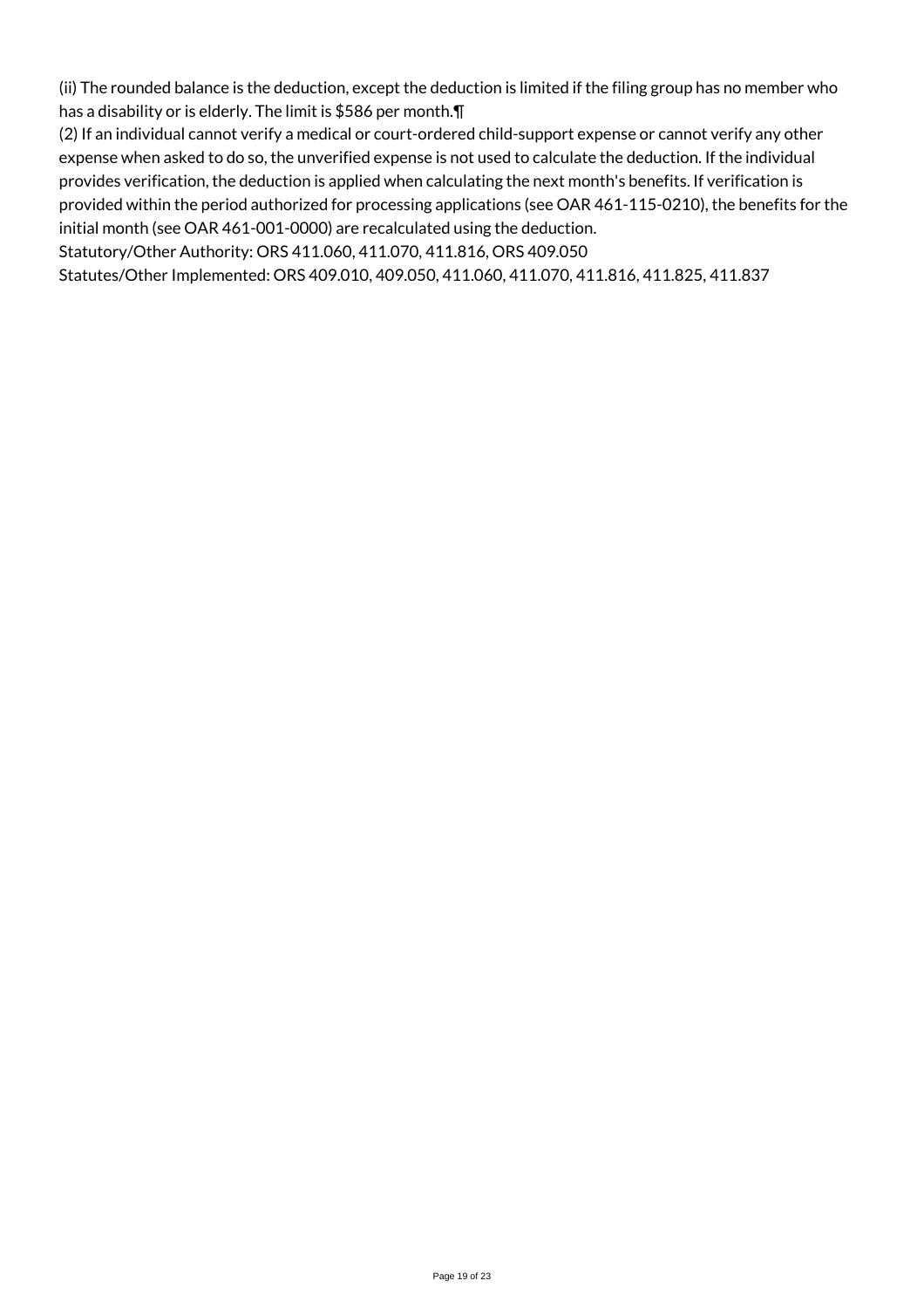# AMEND: 461-165-0060

RULE SUMMARY: OAR 461-165-0060 is being changed effective October 1, 2021 to align the minimum SNAP Payment Standards (Thrifty Food Plan) with annual adjustments set forth by the Food and Nutrition Service.

CHANGES TO RULE:

461-165-0060 Minimum Benefit Amount; REF, SNAP, TANF ¶

# THE SNAP MINIMUM BENEFIT AMOUNTS IN SECTION (1) OF THIS RULE WILL BE AMENDED TO REFLECT FEDERAL COST OF LIVING ADJUSTMENTS PUBLISHED ANNUALLY. THE STANDARDS HAVE NOT YET BEEN PUBLISHED.¶

(1) In the SNAP program:¶

(a) A benefit group (see OAR 461-110-0750) is not eligible for benefits in the initial month (see OAR 461-001- 0000) if the allotment is less than \$10.¶

(b) Except as provided otherwise in section (1) of this rule and in OAR 461-160-0070, minimum benefits TO BE DETERMINED are determined as follows:¶

(A) An eligible benefit group of one or two persons receives the monthly calculated benefit with a minimum monthly allotment of eight percent of the Thrifty Food Plan (TFP) (see OAR 461-155-0190), rounded to the nearest whole dollar, for one person as determined annually by FNS. MINIMUM AMOUNT MAY BE INSERTED HERE, IN ADDITION TO THE ALGORITHM.¶

(B) An eligible benefit group of three or more persons receives the monthly calculated benefit, except that a group whose calculated benefit is \$1, \$3, or \$5 receives instead an allotment of \$2, \$4, or \$6 respectively. A benefit group in a categorically eligible filing group may be eligible for zero benefits (\$0) for the certification period (see OAR 461-001-0000).¶

(2) In the REF and TANF programs, except as provided in section (3) of this rule, benefits are not issued if the monthly benefit is less than \$10. Individuals who do not receive a cash payment because the monthly benefit is less than \$10 may be eligible for medical benefits.¶

(3) The \$10 requirement in section (2) of this rule does not apply to any of the following:¶

(a) Special payments, such as one-time special needs, emergency assistance, supplements, or a benefit reduced from \$10 or more to under \$10 due to the recovery of an overpayment.¶

(b) Dual payee payments made in money management cases if the monthly benefit amount is \$10 or more.¶ (c) Wage supplements issued to JOBS Plus participants.

Statutory/Other Authority: ORS 411.060, 411.816, 412.049

Statutes/Other Implemented: ORS 411.060, 411.816, 412.049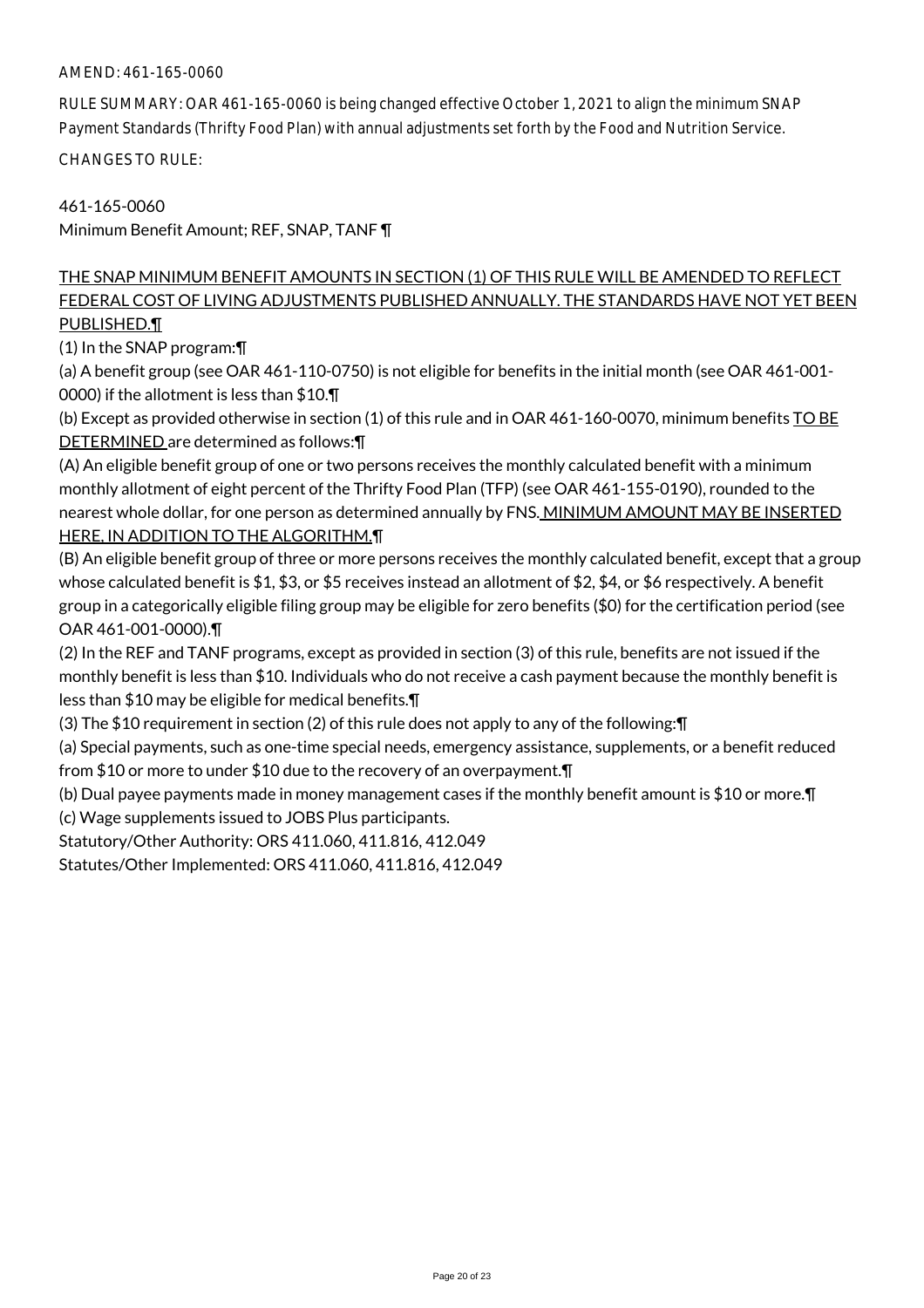### AMEND: 461-175-0210

RULE SUMMARY: OAR 461-175-0210 is being amended to align rule with federal regulation and Oregon policy that have prohibited, for some time, closure of SNAP cases certified in Simplified Reporting System or Transitional Benefit Alternative, when the Department receives returned mail. It is also being amended to restructure the rule to make clear the unique returned mail and moved out of state rules that apply to the SNAP program. Lastly, it is being amended for the TA-DVS Program to cease case closure when mail is returned or whereabouts become unknown. ODHS is making this change because they are aware that in the TA-DVS Program, survivors may decide it is best to flee from a residence, which results in a change in address or whereabouts.

#### $CHANGFS TO RIIF$

### 461-175-0210

Notice Situation; ClientIndividual Moved or Whereabouts Unknown \[

(1) TIn all programs except the SNAP program, to end benefits for an individual who has moved out of Oregon and no longer meets residency requirements under OAR 461-120-0010, the Department sends the following decision notice (see OAR 461-001-0000):¶

(a) In the ERDC, OSIP, OSIPM, QMB, REF, REFM, and TANF programs:¶

(A) The Department sends a timely continuing benefit decision notice (see OAR 461-001-0000) to the individual who has moved out of Oregon.¶

(B) The Department sends a basic decision notice (see OAR 461-001-0000) if the individual becomes eligible for benefits in another state.¶

(b) In the GA program:¶

(A) No decision notice is required to end housing assistance payments.¶

(B) The Department sends a timely continuing benefit decision notice to end Personal Incidental Fund and utility assistance payments.¶

(c) For Employment Payments (see OAR 461-001-0025 and 461-135-1270), and JPI (see OAR 461-135-1260), and the SNAP program, no decision notice is required if the Department determines that the benefit group (see OAR 461-110-0750) has moved out of Oregon.¶

(2) In all programs except the SNAP and TA-DVS programs, if Department mail or benefits have been returned with no forwarding address, the Department gives the individual the benefits if the individual's whereabouts become known during the period covered by the returned benefits. See OAR 461-165-0130 for when SNAPT (3) In all programs except the SNAP and TA-DVS programs, if Department mail or benefits may be sent out of Oregon. Ifhave been returned with no forwarding address, and the individual's whereabouts aremain unknown, the Department ends benefits by sending the following decision notice to their last known address:¶

(a) Except for Employment Payments, and JPI, and the SNAP program, a basic decision notice. The

(b) For Employment Payments, JPI, and the SNAP program, no decision notice is required basic decision notice.¶ (b) For Employment Payments and JPI, no decision notice is required.¶

(4) In the SNAP program,¶

(a) When the filing group is participating in the Change Report System (CRS) and:¶

(A) Department mail or benefits have been returned with no forwarding address, or with an Oregon address not yet reported to ODHS, the Department shall allow the filing group 10 days to meet residence and shelter cost reporting requirements under OAR 461-170-0011. If the information is not provided, the Department sends a timely continuing benefit decision notice.¶

(B) Department mail or benefits have been returned with an address outside of Oregon, no decision notice is required to end benefits.¶

(b) When the filing group is participating in the Simplified Reporting System (SRS) or Transitional Benefit Alternative (TBA), 1

(A) The Department shall not end SNAP program benefits when Department mail or benefits have been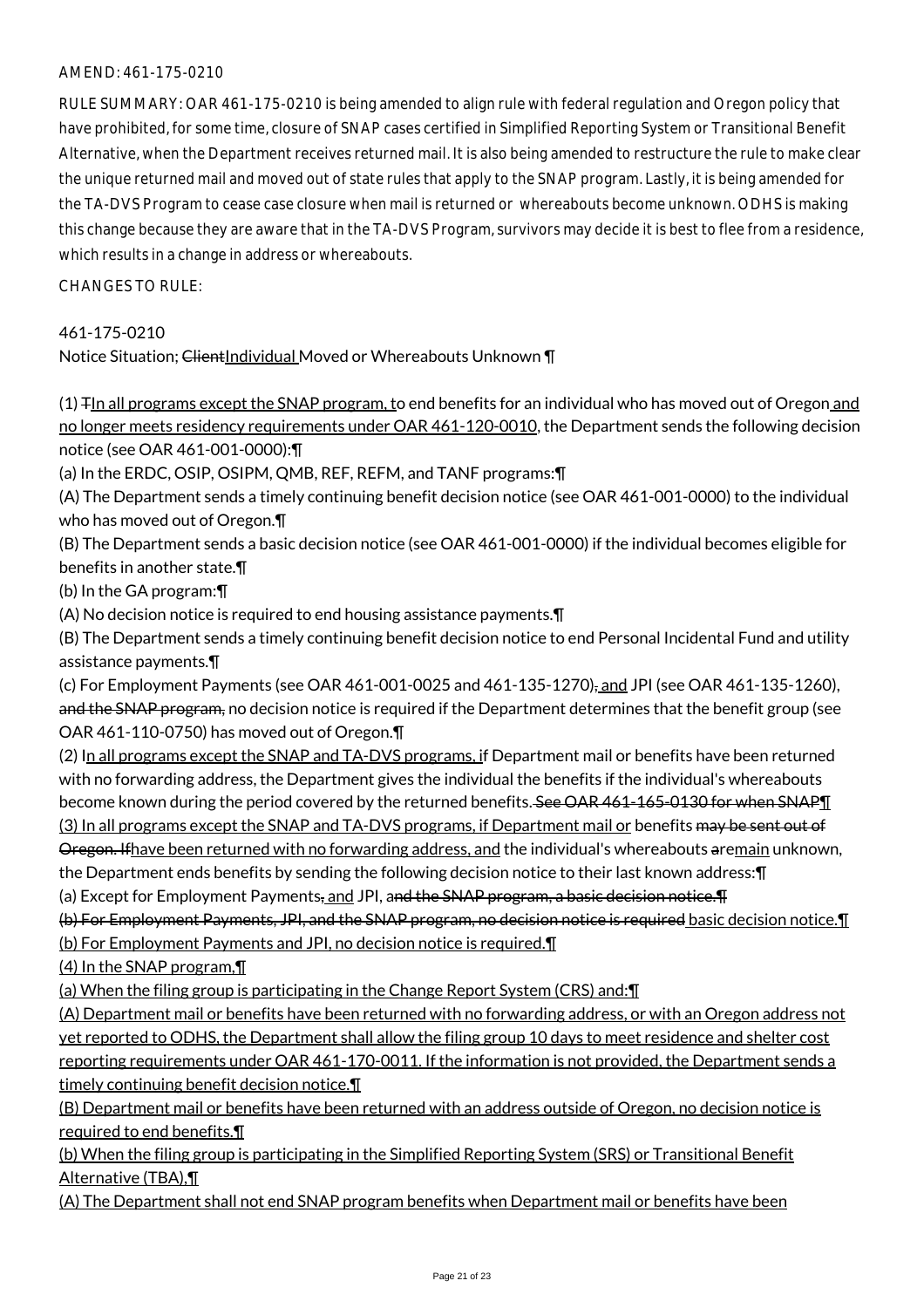returned.¶

(B) The Department shall end benefits when the head of household (see OAR 461-001-0015) reports they moved out of Oregon and no longer meet residency requirements under OAR 461-120-0010, or when they are applying for benefits in another state. No decision notice is required.¶

(5) In the TA-DVS program, the Department shall not end benefits when Department mail or benefits have been returned with no forwarding address and the individual's whereabouts remain unknown¶

(6) See OAR 461-165-0130 for when benefits may be sent out of Oregon.

Statutory/Other Authority: 411.060, 411.070, 411.404, 411.816, 412.014, 412.049, ORS 329A.500, 409.050, 413.085, 414.685

Statutes/Other Implemented: 411.060, 411.070, 411.404, 411.816, 412.014, 412.049, ORS 329A.500, 409.010